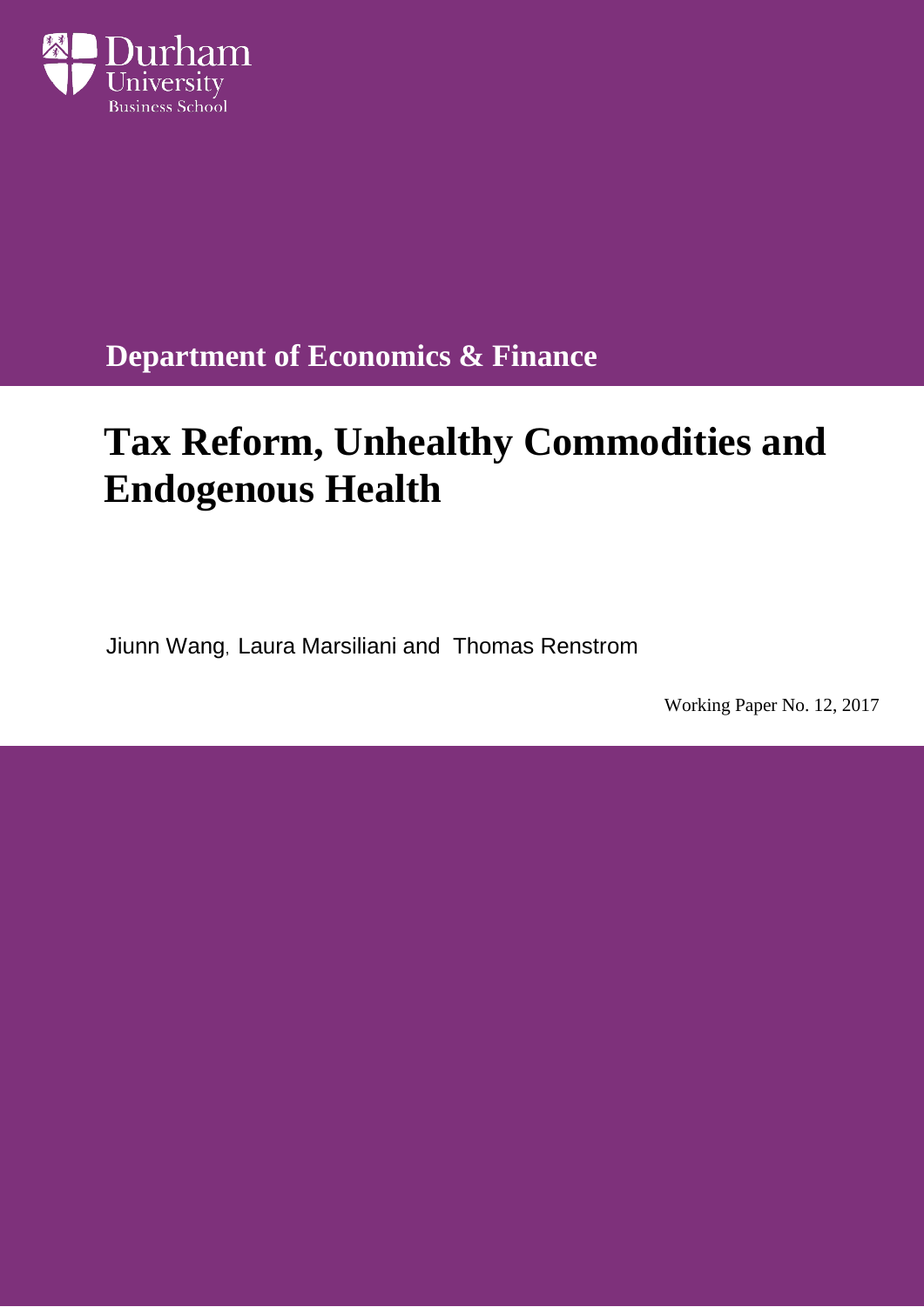Department Economics and Finance Durham University Business School Mill Hill Lane Durham DH1 3LB, UK Tel: +44 (0)191 3345200 https://www.dur.ac.uk/business/research/economics/

© Durham University, 2017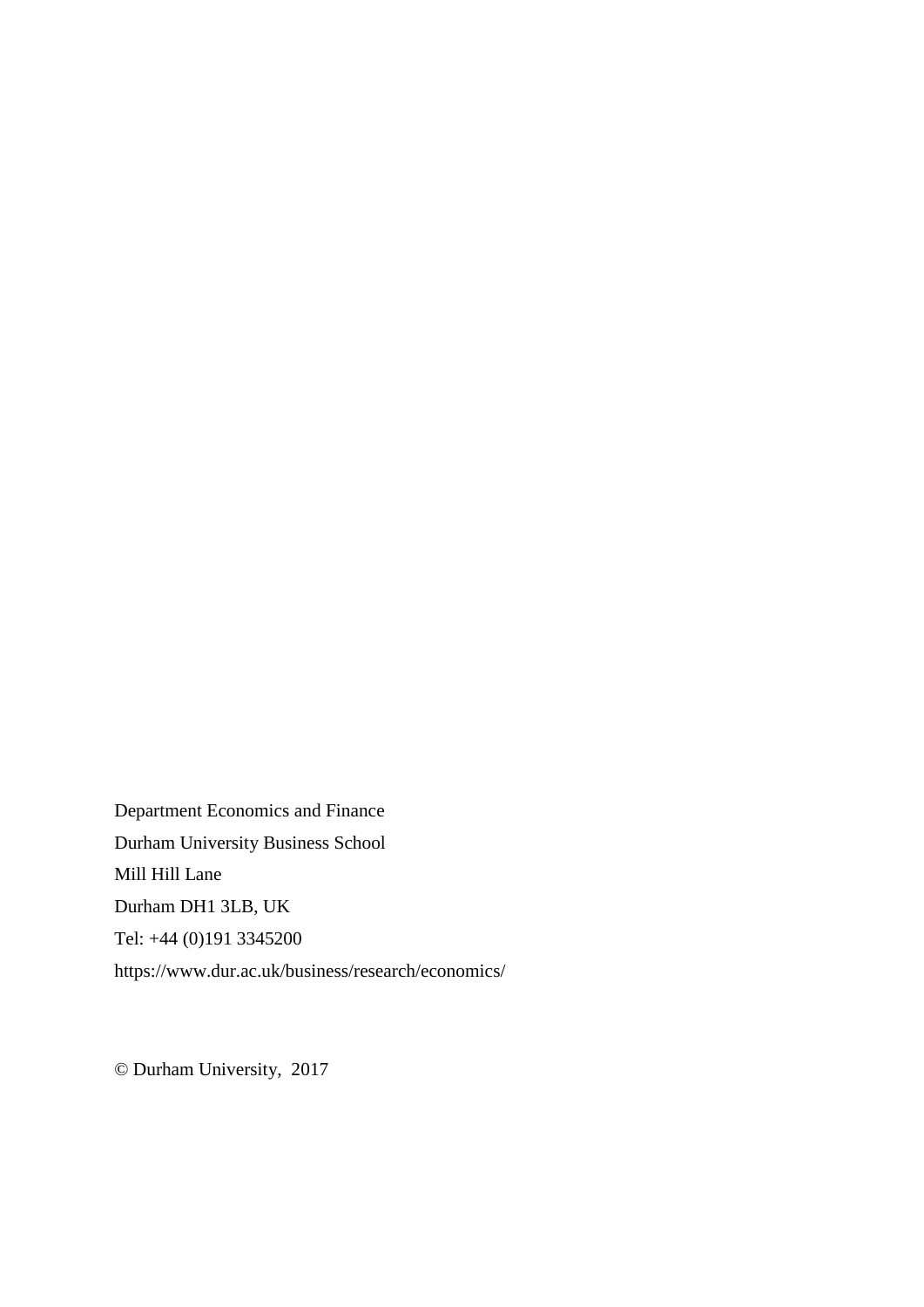# <span id="page-2-0"></span>Tax Reform, unhealthy commodities and endogenous health\*

Jiunn Wang<sup>†</sup> Laura Marsiliani Thomas Renström

*Durham University*

#### Abstract

This paper explores how tax reforms with taxes on unhealthy commodities impact consumer behaviours and welfare when individual health is endogenised. We employ a dynamic general equilibrium model which includes both goods and health sectors. Although unhealthy commodities provide utility, they pose a detrimental effect on health. The analytical results show that the introduction of taxes on unhealthy commodities does not have direct effects on health in the steady state. However, based on our simulation results, with a revenue-neutral tax reform where labour income taxes are adjusted, the introduction of taxes on unhealthy commodities improves both health and welfare, but reduces leisure in the long run. On the other hand, a tax reform where capital income taxes are adjusted contributes to even higher welfare as both health and leisure improve. Our analysis may inform policy making decisions on taxation of unhealthy commodities when government can adjust pre-existing taxes.

*Keywords*: Unhealthy commodities taxation, endogenous health, tax reform.

*JEL classification*: D91, E20, H20, I18.

<sup>\*</sup>We wish to thank Tatiana Damjanovic, Nigar Hashimzade, Leslie Reinhorn, Hong Il Yoo, and the participants at the 18th meeting of the Association for Public Economic Theory in Université Panthéon-Assas Paris II for their helpful comments and suggestions which have substantially improved this paper.

<sup>†</sup>Corresponding author: Department of Economics and Finance, Durham University, Millhill Ln, Durham DH1 3LB, UK. E-mail address: jiunn.wang@durham.ac.uk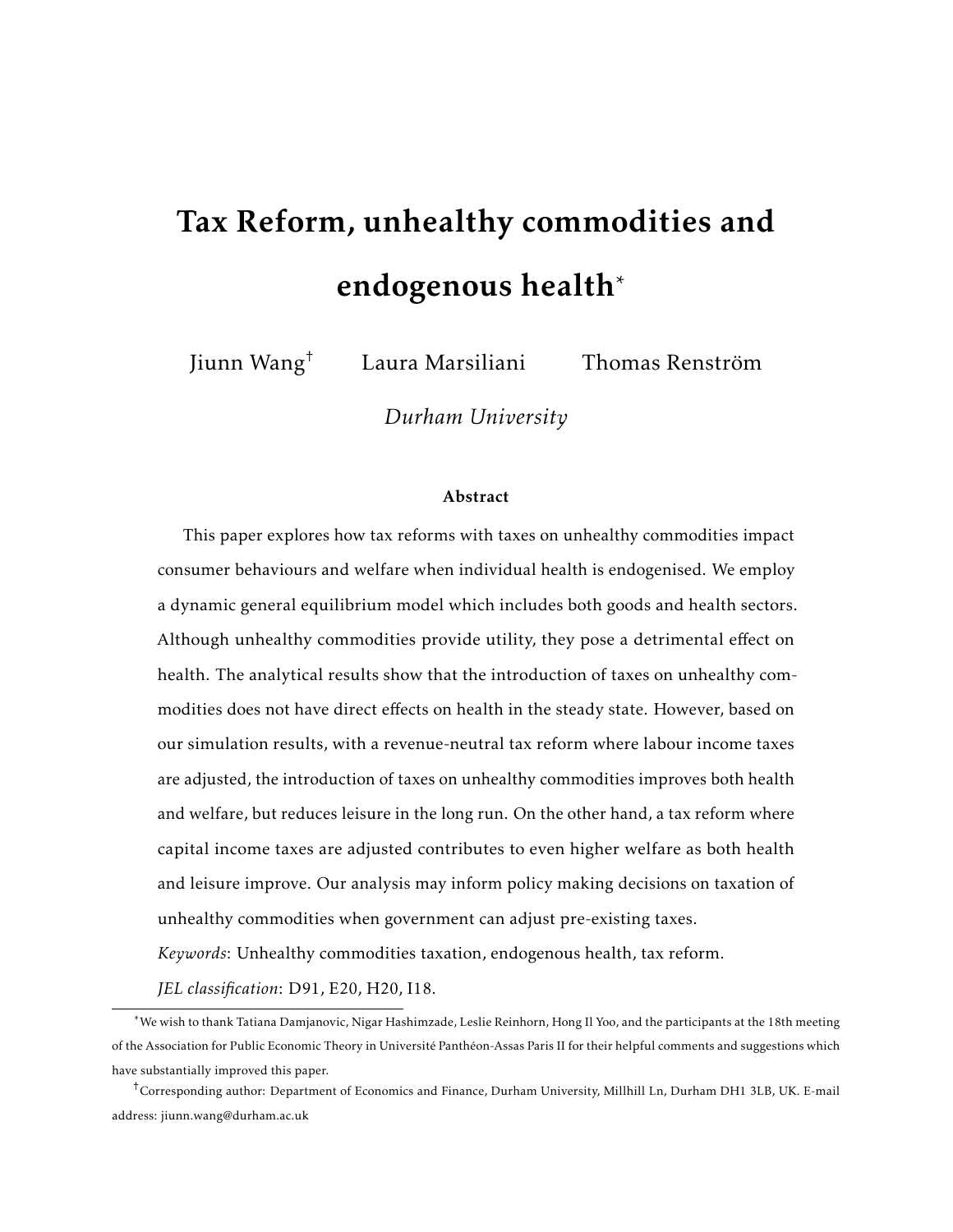#### 1 Introduction

The rising global burden of non-communicable diseases such as diabetes, cardiovascular and coronary heart diseases, and certain types of cancer has driven policy makers to explore approaches to improve population health [\(Lim et al.,](#page-36-2) 2013). Since many major health problems are due to individual behaviours such as over-consumption of foods and beverages high in fat, sugar and salt content, it is possible to use fiscal policy to target these unhealthy commodities (e.g. [Lustig et al.,](#page-36-0) 2012; [Chokshi and Farley,](#page-35-2) 2014). Changing the relative prices of these commodities via taxation is one of the policies which has been proposed and explored the most in the public arena. Examples include the public health product tax in Hungary, several taxes on saturated fat in Denmark, and the recently passed Soft Drink Industry Levy (also known as the "sugar tax") in the UK.

Taxes on unhealthy commodities should discourage consumption and thus contribute to higher level of population health. However, existing studies do not always support this intuition. [Fletcher et al.](#page-35-0) (2010) find that soft drink taxes in the US induce significant changes in consumer behaviours, but the impacts on body mass index (BMI) are generally small in magnitude. In addition to the negligible impacts on health, [Mytton et al.](#page-36-3) (2007) even show that the introduction of taxes on saturated fat in the UK could increase mortality due to cardiovascular diseases, because the households would increase their intake of salt. [Schroeter et al.](#page-37-0) (2008) warn that people could consume other, untaxed, unhealthy commodities in response, and thus increase their BMI. [Yaniv et al.](#page-37-1) (2009) explain that, even if a fat tax reduce the consumption of junk foods, obesity could still arise because the individual might spend less time exercising.

One interesting finding in the literature is that, when coupled with other fiscal instruments such as subsidies, taxes on unhealthy commodities are more likely to be beneficial to health (e.g. [Nnoaham et al.,](#page-36-1) 2009; Tiffi[n and Arnoult,](#page-37-2) 2011; [Cornelsen and Carreido,](#page-35-1) 2015). Therefore, the government should consider more comprehensive policies to ensure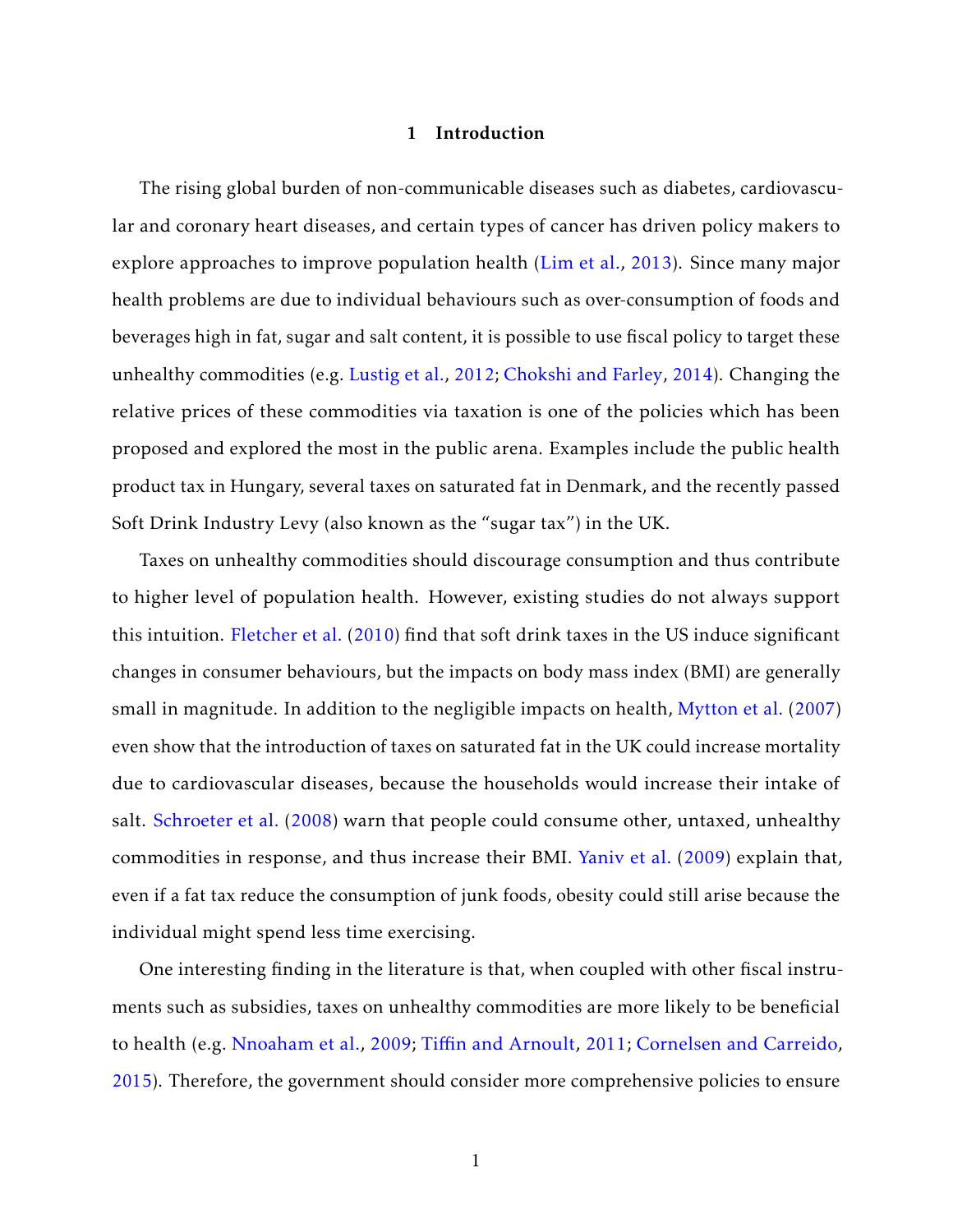the positive impact on health.

One mechanism which may help explain the results is the role of health investment as in [Grossman](#page-36-5)  $(1972)$  and Goulao and Pérez-Barahona  $(2014)$ . Health investment, such as exercise and health care, could improve the level of health both in short and long run (e.g. [Lucas et al.,](#page-36-6) 2003; [Nemet et al.,](#page-36-4) 2005; [Oja et al.,](#page-37-3) 2016). This mechanism endogenises health by connecting it with certain individual behaviours. If taxes on unhealthy commodities induce the individual to invest less on health, they could fail to improve the individual's level of health. In the canonical model of Grossman (1972), health is considered as a capital stock which increases with investment. The individual invests in health not only because it provides utility, but also because it produces more "healthy time" which is available for work. Goulao and Pérez-Barahona  $(2014)$  include the detrimental effect of unhealthy commodities into the health function of Grossman (1972), so that one can clearly identify the impacts on consumption. The result of their paper shows that taxes on unhealthy commodities, when coupled with subsidies on health investment, can restore the optimal level of health when the individuals are myopic.<sup>[1](#page-2-0)</sup>

The mechanism of health investment is also used in this paper to explore how reforms with taxes on unhealthy commodities may influence individual behaviours in relation to health. We construct a dynamic general equilibrium model with two sectors: the goods sector, which produces consumption commodities, and the health sector, which provides the individual with health. In our model, the concept of health is in line with Grossman (1972) in that health provides both utility and income benefits, so that we can clearly examine how the individual level of health is determined. This endogenous health decision is important in our paper because unhealthy commodities taxes are usually employed to target health problems which are due to consumption choices (such as lifestyle choices). Different from Goulao and Pérez-Barahona (2014), we endogenise individual income by addressing both labour supply and capital in the economy. By doing so, we are able to

 $1$ [O'Donoghue and Rabin](#page-37-4) (2006) and [Cremer et al.](#page-35-3) (2012) also study the role of taxes on unhealthy commodities in the economy, but they do not specify the equations to illustrate the law of motion of health.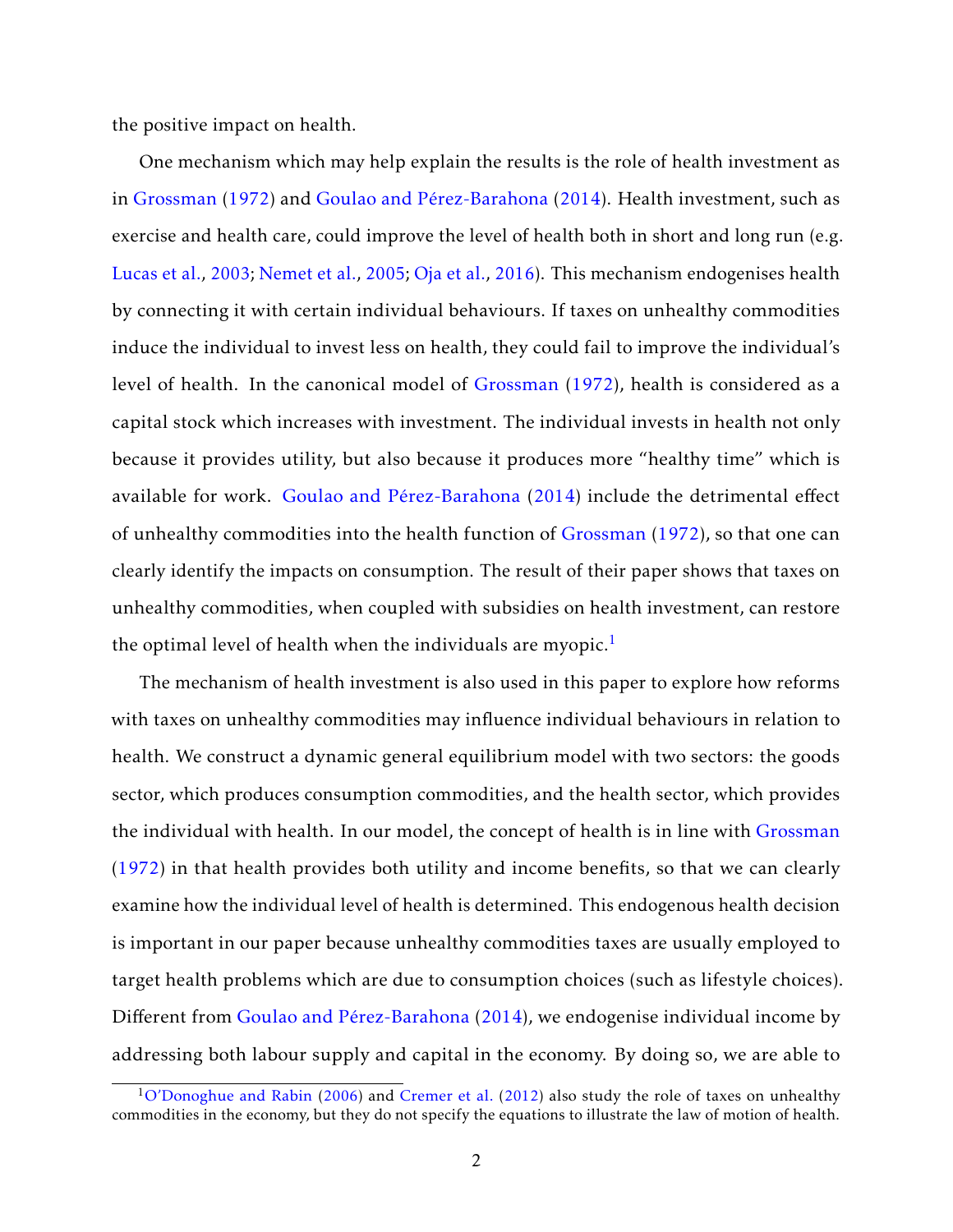highlight the roles of different fiscal instruments (taxes on labour income, capital income, and consumption), and thus the efficacy of the tax reforms. One novelty of our model is found in how it embeds individual preference for health in that of leisure. To be more specific, the individual can allocate healthy time either into leisure for higher utility or into labour supply for higher income. This novelty helps us to clarify the trade-off between leisure and labour supply when it comes to the changes in taxes on labour income. Unhealthy commodities, which also provide individual with utility, pose a detrimental effect on the accumulation of health. The individual has to find the balance between the utility and the detrimental effect from these commodities. In addition to the utility function, we also specify the production function of health with labour supply and capital. This specification allows us to carefully examine the changes in individual investment decision between the two sectors in response to the taxes. The results indicate that the implementation of taxes on unhealthy commodities does not improve the level of health directly in the steady state. Nevertheless, with revenue-neutral tax reforms which raise taxes on unhealthy commodities but lower those on income, the implementation can improve the steady state level of health and that of welfare.

The paper proceeds as follows. A two-sector model with endogenous health is introduced in Section [2.](#page-6-0) First of all, the model will be presented in a centralised economy in order to provide a more general and clearer view of the system. Individual utility and the resource constraints for the goods sector and the health sector will be carefully examined. The model will then be applied in a decentralised economy in Section [2.1,](#page-7-0) and the taxes on unhealthy commodities, numeraire commodities, capital income, and labour income will be introduced into the model. The optimisation conditions for the problem will be discussed in Section [2.2.](#page-8-0) Following those conditions, Section [2.3](#page-10-0) will explore the steady state solutions. In Section [3,](#page-15-0) a tax analysis will be performed based on the steady state solutions solved in the previous sections. We will perform policy analysis in Section [4.](#page-17-0) Due to the complicated relationships between the variables, we calibrate the model on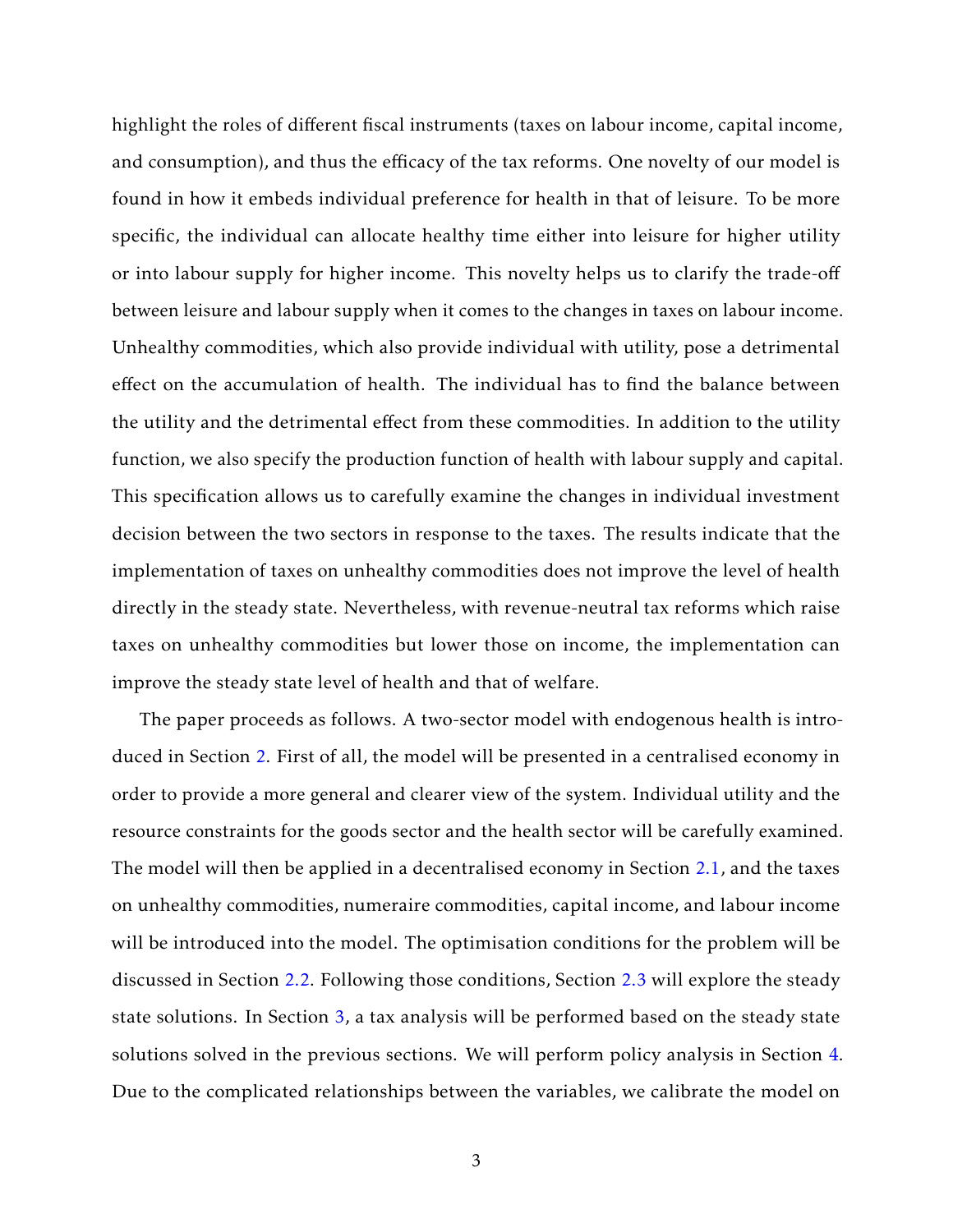the US economy in Section [4.1](#page-18-0) to avoid ambiguous effects of the taxes. In Section [4.3,](#page-23-0) we will employ the calibrated parameters to analyse the impacts of two revenue-neutral tax reforms: the reform which levies unhealthy commodities taxes whilst adjusting labour income taxes and the reform which levies unhealthy commodities taxes whilst adjusting capital income taxes. Finally, conclusions will be offered in Section [5.](#page-30-0)

#### 2 The Model

<span id="page-6-0"></span>This section presents the model for the analysis. In the model, the individual can freely allocate healthy time into leisure or labour supply. Healthy time can be attained through the accumulation of health, *h*, with decreasing marginal returns (Grossman, 1972). The individual determines *l* fraction of healthy time spent on labour supply and leaves (1 − *l*) for leisure. Along with leisure, the numeraire goods, *c*, and unhealthy commodities, *x*, also bring the individual with utility. The individual lifetime utility is as follows:

<span id="page-6-1"></span>
$$
U = \int_0^\infty u(c, x, L)e^{-\rho t}dt,\tag{1}
$$

where  $L = (1 - l)h^{\mu}$  is leisure,  $h^{\mu}$  is healthy time, and  $\rho$  is the rate of time preference.

The economy is constituted by the goods sector *y* and the health sector *m*, and both sectors require the same inputs of capital and labour supply following the setups of [Bond](#page-35-5) et al. (1996) and [Azariadis et al.](#page-35-6) (2013).

<span id="page-6-3"></span>
$$
y = f(sk, vlh^{\mu}), \tag{2}
$$

<span id="page-6-2"></span>
$$
m = m((1 - s)k, (1 - v)l h^{\mu}),
$$
\n(3)

where *s* and *v* are the fractions of capital and labour supply devoted into the goods sector.

The prices of the two goods are standardised into unity for simplicity. The law of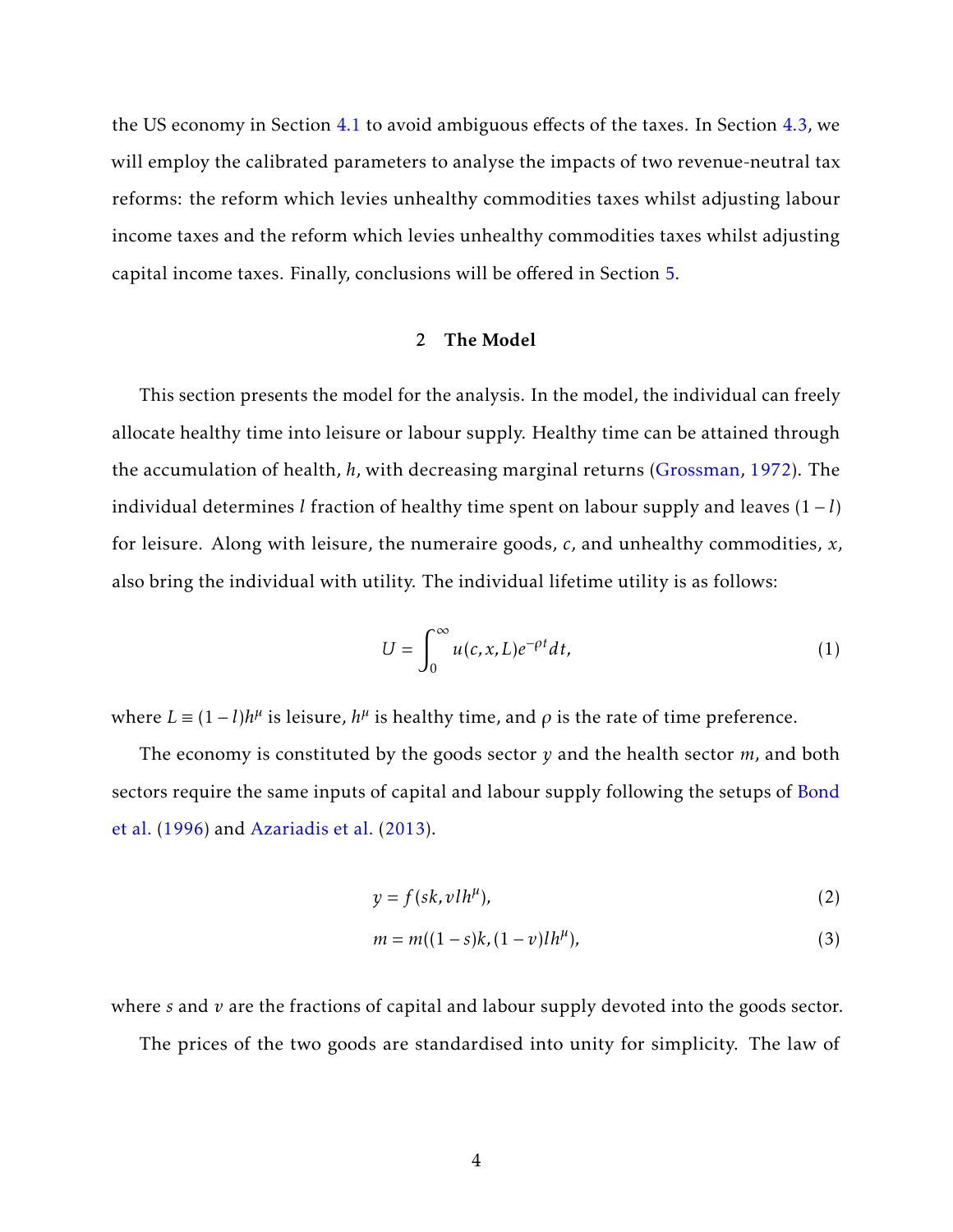motion in the capital thus is set as follows:

<span id="page-7-1"></span>
$$
\dot{k} = y - c - x,\tag{4}
$$

where the variables with a dot on the top hereafter represents the growth of that variable.

*x* enters the law of motion of *h* because it poses detrimental effects on health. In consistent with Goulao and Pérez-Barahona  $(2014)$ , the natural depreciation of health,  $\delta$ , is not affected by the consumption of *x*:

<span id="page-7-2"></span>
$$
\dot{h} = m - \eta x - \delta h,\tag{5}
$$

<span id="page-7-0"></span>where  $\eta \ge 0$  and  $\delta \ge 0$ . In this expression,  $\eta$  is the measure of the detrimental effects of unhealthy commodities on health. The extreme case of  $\eta = 0$  refers to the situation where unhealthy commodities pose negligible effects on health.

#### 2.1 The Decentralised Economy

In a decentralised economy, the firms in both sectors seek to maximise their own profits. The firm in the goods sector sells its production *y* and pays the rental prices of  $r_y$  and  $w_y$ for the capital and labour supply that it uses.

$$
\max. \ y - r_y sk - w_y vl h^{\mu}, \tag{6}
$$

where

<span id="page-7-3"></span>
$$
r_y = f_1,\tag{7a}
$$

<span id="page-7-4"></span>
$$
w_y = f_2. \tag{7b}
$$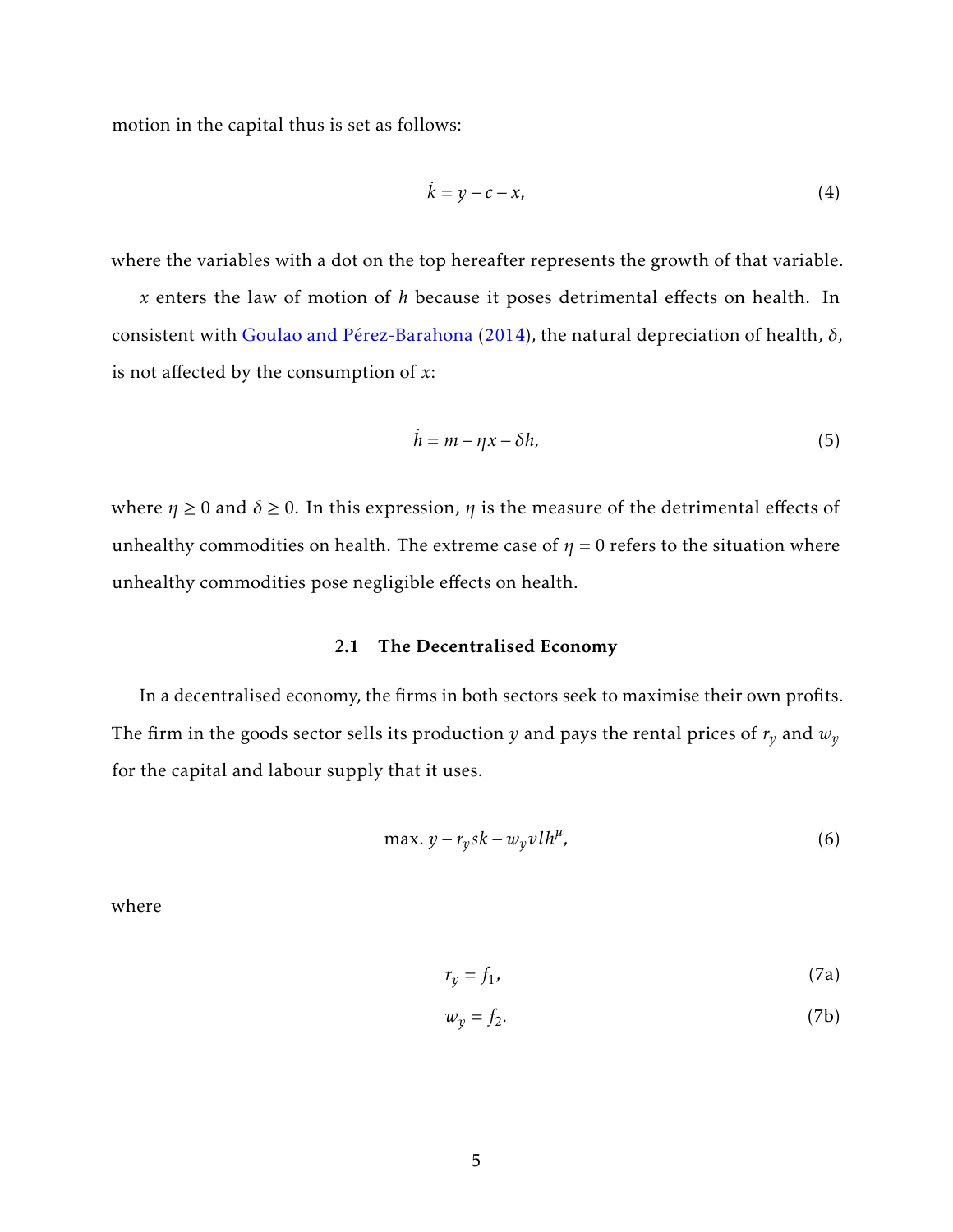In this expression,  $f_1$  and  $f_2$  are the marginal product of capital and that of labour supply. In the health sector, the producer sells *m* with the price of *pm*, and pays the rental prices of  $r_m$  and  $w_m$  for the capital and labour supply used in production. The optimisation problem can be written as:

$$
\max p_m m - r_m (1 - s)k - w_m (1 - v)l h^{\mu}, \tag{8}
$$

where

<span id="page-8-2"></span>
$$
r_m = p_m m_1,\tag{9a}
$$

<span id="page-8-3"></span>
$$
w_m = p_m m_2. \tag{9b}
$$

*m*<sup>1</sup> and *m*<sup>2</sup> are the marginal product of capital and that of labour supply in the health sector.

At every point of time, the government receives tax revenue from taxes on capital income, labour income, and commodities. Assuming the government balances its budget by financing a lump-sum transfer, *G*, to the individual:

<span id="page-8-4"></span>
$$
G = \tau_k (s r_y + (1 - s) r_m) k + \tau_l (v w_y + (1 - v) w_m) l h^{\mu} + \tau_c c + \tau_x x, \qquad (10)
$$

where  $\tau_k$ ,  $\tau_l$ ,  $\tau_c$ , and  $\tau_x$  are the taxes on capital income, labour income, numeraire goods, and unhealthy commodities.

One can view *pmm* and the taxes paid in the health sector as forgone opportunities to accumulate more capital. Therefore, equation [\(4\)](#page-7-1) can then be transformed into:

<span id="page-8-1"></span><span id="page-8-0"></span>
$$
\dot{k} = (1 - \tau_k)(r_y s k + r_m(1 - s) k) + (1 - \tau_l)(w_y v l h^{\mu} + w_m(1 - v) l h^{\mu}) - (1 + \tau_c) c - (1 + \tau_x) x - p_m m + G.
$$
 (11)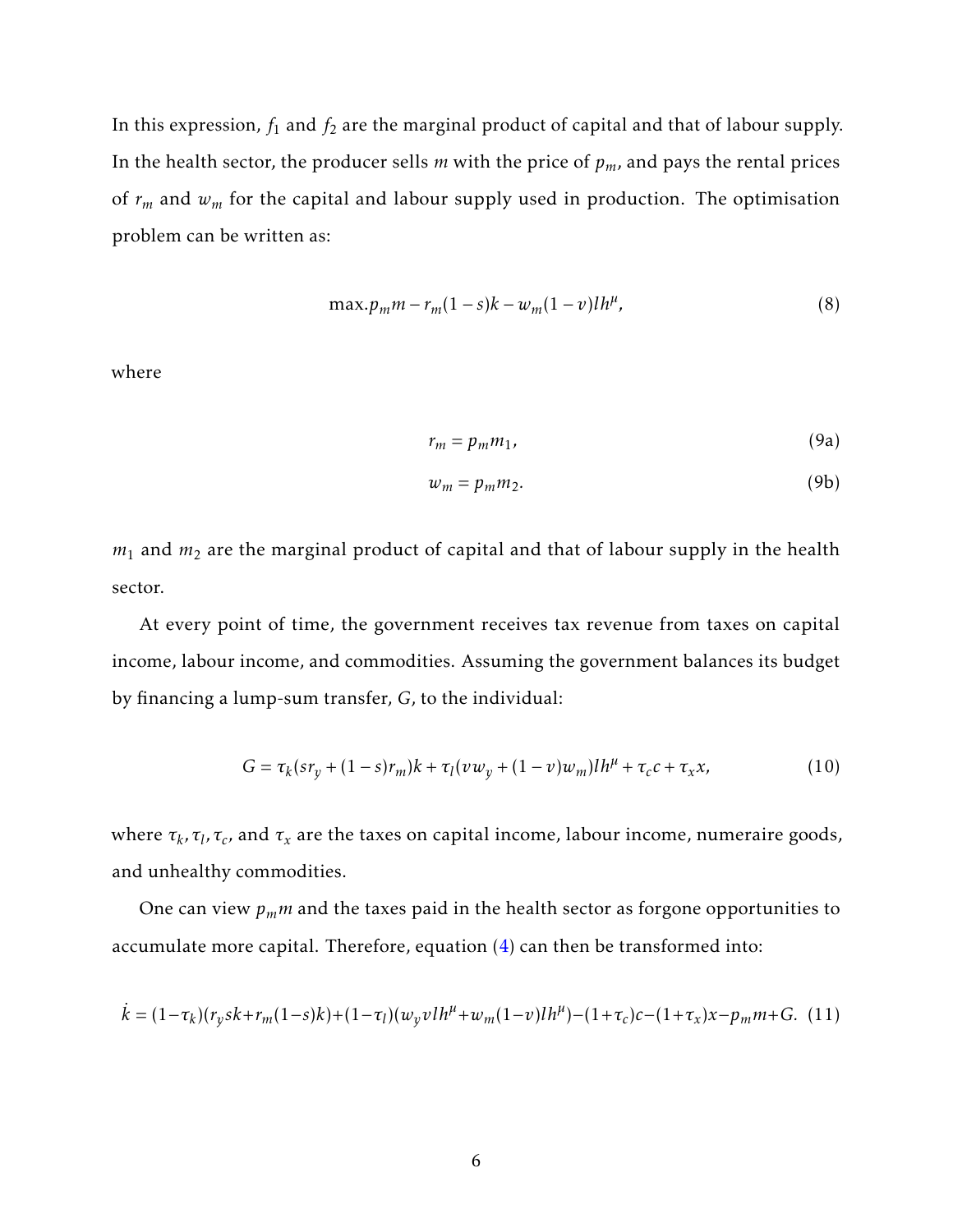## <span id="page-9-0"></span>2.2 The Optimisation Problem

Maximising the utility  $(1)$  under the constraints of  $(5)$  and  $(11)$ , we form the Hamiltonian function as follows:

$$
\mathcal{H} = u(c, x, L) + \lambda [(1 - \tau_k)(r_y sk + r_m(1 - s)k) + (1 - \tau_l)(w_y vl h^{\mu} + w_m(1 - v)l h^{\mu})
$$
  
-(1 + \tau\_c)c - (1 + \tau\_x)x - p\_m m + G] + q[m - \eta x - \delta h],

where *λ* is the shadow price of capital, and *q* is the shadow price of health. The first-order conditions for this optimisation problem are:

$$
u_c = \lambda (1 + \tau_c), \tag{12a}
$$

$$
u_x = \lambda (1 + \tau_x) + q\eta, \tag{12b}
$$

$$
u_L h^{\mu} = \lambda (1 - \tau_l) (w_y v h^{\mu} + w_m (1 - v) h^{\mu}), \qquad (12c)
$$

$$
r_y = r_m,\tag{12d}
$$

$$
w_y = w_m,\tag{12e}
$$

$$
\lambda p_m = q,\tag{12f}
$$

$$
\lambda(1 - \tau_k)(r_{\mathcal{Y}}s + r_m(1 - s)) = \lambda \rho - \lambda,\tag{12g}
$$

$$
\mu u_L (1 - l) h^{\mu - 1} + \lambda \mu (1 - \tau_l) (w_y v l h^{\mu - 1} + w_m (1 - v) l h^{\mu - 1}) - q \delta = q \rho - \dot{q}, \qquad (12h)
$$

along with the transversality conditions,

<span id="page-9-9"></span><span id="page-9-8"></span><span id="page-9-7"></span><span id="page-9-6"></span><span id="page-9-5"></span><span id="page-9-4"></span><span id="page-9-3"></span><span id="page-9-2"></span><span id="page-9-1"></span>
$$
\lim_{t \to \infty} e^{-\rho t} \lambda(t) k(t) = 0,
$$
\n(12i)

$$
\lim_{t \to \infty} e^{-\rho t} q(t) h(t) = 0. \tag{12}
$$

[\(12a\)](#page-9-0) equates the optimal consumption of numeraire goods to the product of shadow price of *k* and (1 + *τ<sup>c</sup>* ); [\(12b\)](#page-9-1) shows that the optimal consumption of unhealthy commodities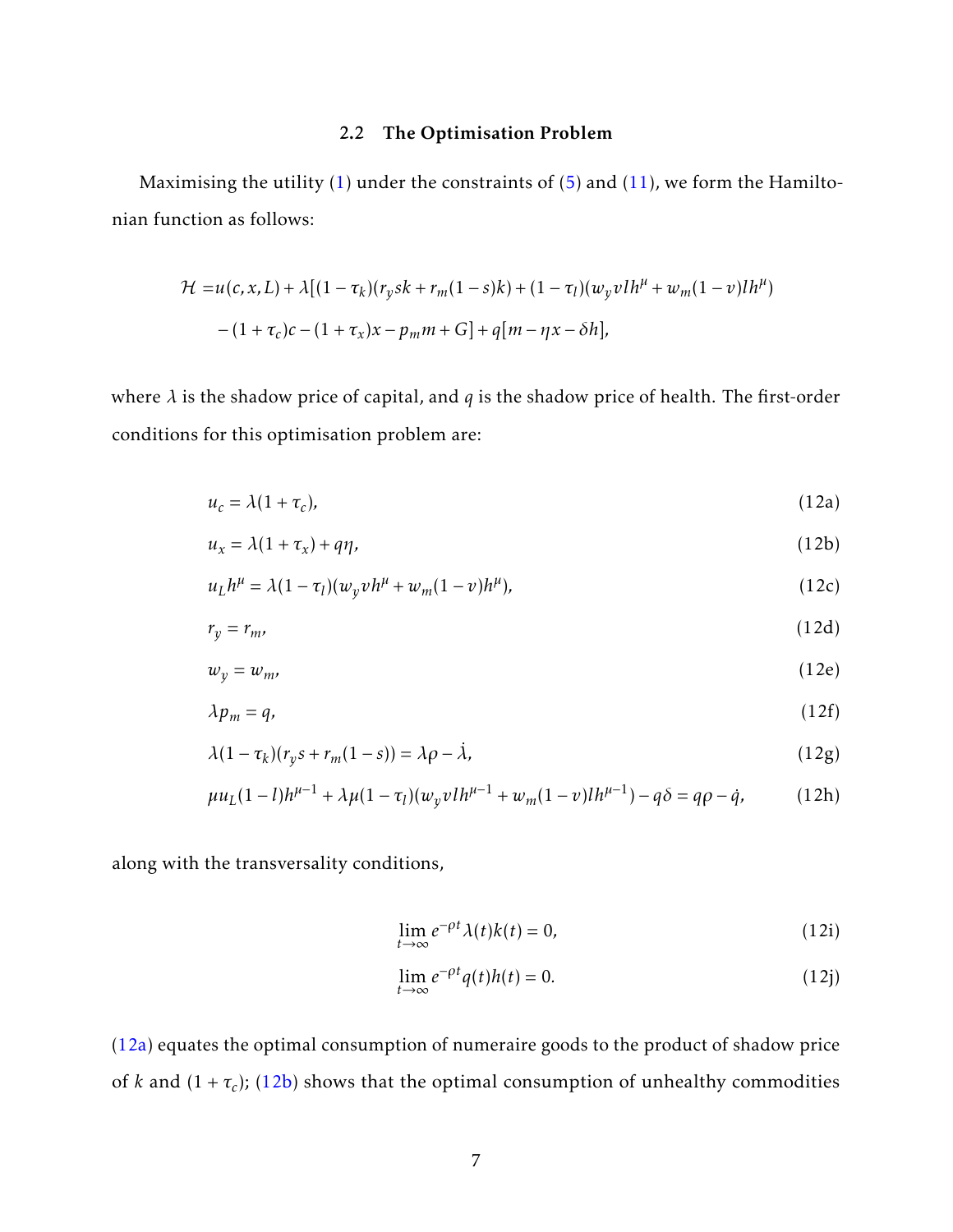partly depends on both the shadow price of *k* and that of *h*; [\(12c\)](#page-9-9) equates the marginal utility of leisure to the marginal costs of labour supply in both sectors;  $(12d)$  and  $(12e)$ describe the optimal allocation of inputs between the two sectors; [\(12f\)](#page-9-8) implies that the relative value of the two shadow prices depends on  $p_m$ ; [\(12g\)](#page-9-6) and [\(12h\)](#page-9-2) are the Euler equations; and  $(12i)$  and  $(12j)$  are the conditions to exclude any Ponzi game in the economy.

With (12d), we can reform the evolution of  $\lambda$  from (12g) as:

<span id="page-10-1"></span>
$$
\frac{\dot{\lambda}}{\lambda} = \rho - (1 - \tau_k)r,\tag{13}
$$

where  $r \equiv r_y = r_m$ . With (12c), (12e), and (12f), the evolution of *q* in (12h) can be written as:

<span id="page-10-3"></span>
$$
\frac{\dot{q}}{q} = \rho + \delta - \frac{\mu}{p_m} (1 - \tau_l) w h^{\mu - 1},\tag{14}
$$

<span id="page-10-0"></span>where  $w \equiv w_v = w_m$ .

#### 2.3 The Equilibrium

In this subsection, the steady state solutions will be explored by using the first-order conditions presented in Section 2.2. As shown in [\(13\)](#page-10-1),  $r$  is pinned down by  $\rho$  and  $\tau_k$  in the steady state. If the production technology in the goods sector is constant returns to scale,  $\frac{vlh^\mu}{sk}$  and  $\frac{r_y}{w_m}$  are fixed in the steady state. Accordingly, referring to equations (12d) and (12e),  $\frac{m_1}{m_2}$  and thus  $p_m$  are also pinned down in the steady state.

With [\(7a\)](#page-7-3), [\(7b\)](#page-7-4), (12g), and (12h), we can then attain the steady state level of *h* as follows:

<span id="page-10-2"></span>
$$
h^* = \left(\frac{f_2\mu(1-\tau_l)\rho}{f_1p_m(\rho+\delta)(1-\tau_k)}\right)^{\frac{1}{1-\mu}}.\tag{15}
$$

Given a constant labour to capital ratio in either sector, the level of *h* converges to an optimum in the long run as shown in [\(15\)](#page-10-2). The somewhat counter-intuitive fact that  $\tau_x$ does not appear in the equation implies the following proposition: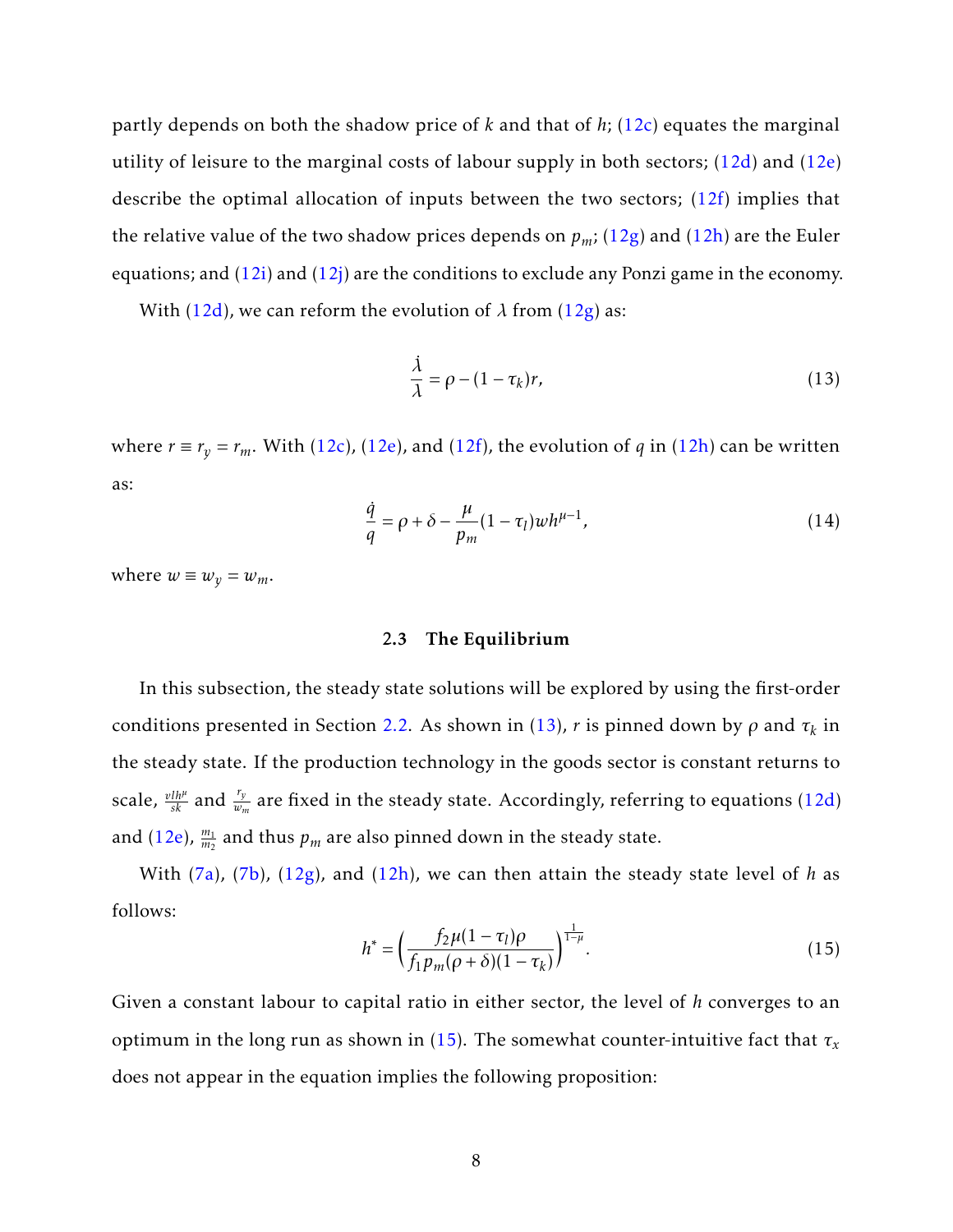Proposition 1. With a constant labour to capital ratio, taxes on unhealthy commodities do not affect the level of health in equilibrium.

The main reason is that *m* has to decrease in response to the decrease in *x*, so that the steady state condition for (5) can be held. The story behind this logic is that the individual finds it beneficial to decrease the investment in health, *m*, when the detrimental effects on *h* diminishes. Therefore, reduced health investment offsets the beneficial effect of reducing of *x*, leaving  $h^*$  unchanged. However, (15) only implies that the implementation of  $\tau_x$ would have no direct impacts on the level of health. It is possible that *τ<sup>x</sup>* can still affect the level of health through indirect channels with more complete tax reforms. Detailed information of the tax reform will be provided in Section 4.3.

Equations (15) is derived from general functions. To provide a clearer view of the following analysis, we adopt specific functions for  $(1)-(3)$  $(1)-(3)$ . The utility function  $(1)$  is set to be the following form:

<span id="page-11-2"></span>
$$
u(c, x, L) = \ln c + \theta \ln x + \psi \ln((1 - l)h^{\mu}), \qquad (16)
$$

where  $\theta$  is the preference to unhealthy commodities, *x*, and  $\psi$  is the preference to leisure. The production functions follow the Cobb-Douglas forms:

<span id="page-11-1"></span><span id="page-11-0"></span>
$$
y = A(sk)^{\alpha} (vlh^{\mu})^{(1-\alpha)}, \qquad (17)
$$

$$
m = B((1 - s)k)^{\beta}((1 - v)lh^{\mu})^{(1 - \beta)},
$$
\n(18)

where *α* and *β* are the shares of capital and *A* and *B* are the production efficiency factors in the two sectors.

With the specified production functions, we are able to clarify the relationship between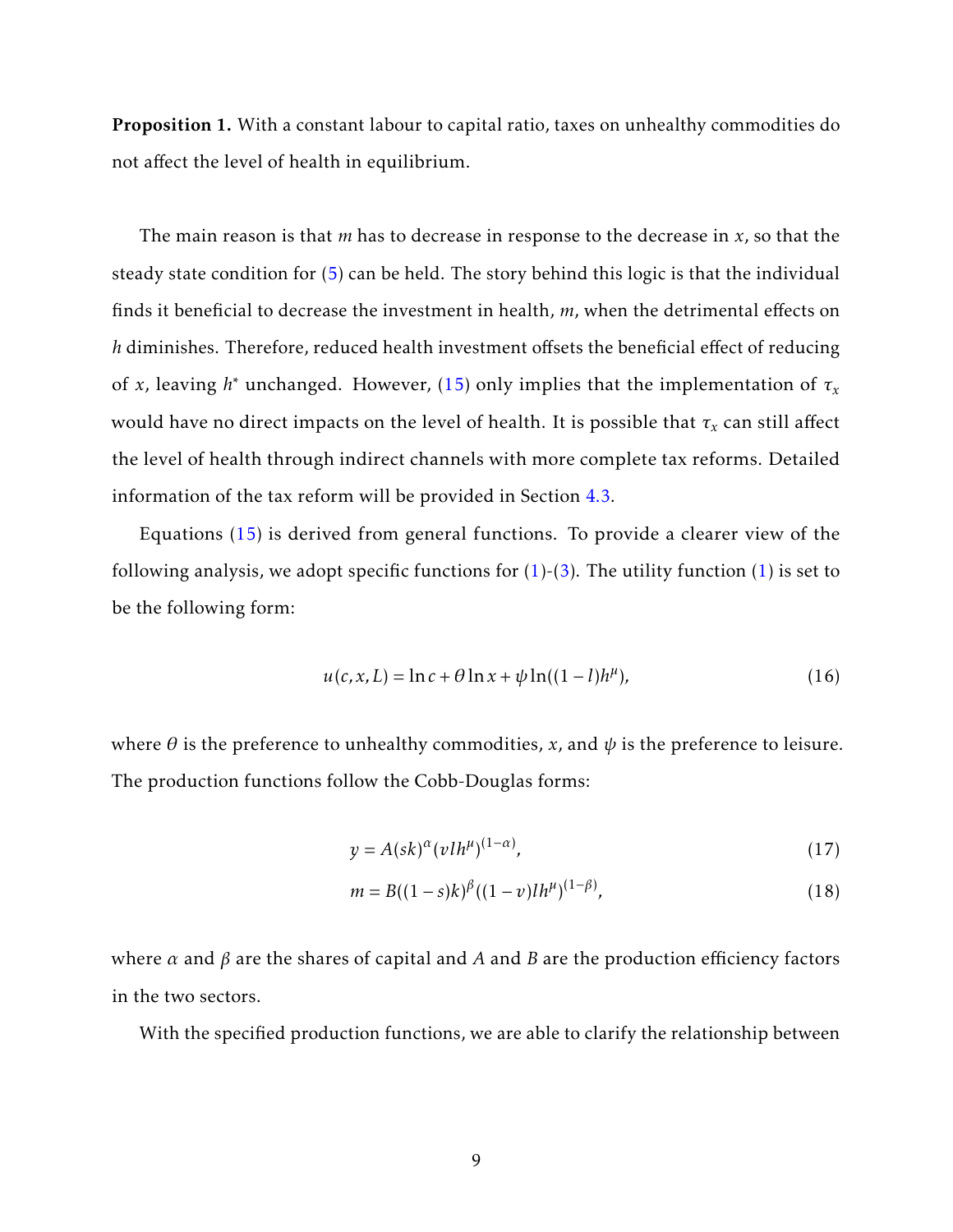*s* and *v* by using (12d) and (12e):

<span id="page-12-4"></span>
$$
v = \frac{\beta(1-\alpha)s}{\alpha(1-\beta) - (\alpha-\beta)s},\tag{19}
$$

which implies that *v* is increasing in *s* when  $\alpha \geq \beta$ . This condition is also shown in Azariadis et al. (2013). If the capital and labour supply are complements, then the allocation of capital in one sector should be positively related to that of labour supply. Note that, when  $\alpha = \beta$ ,  $\nu = s$ , meaning that the individual invests in the goods sector with identical fractions of both inputs.

Considering the evolution of *λ* will stop in the steady state, we derive the following condition from  $(7a)$ ,  $(13)$ , and  $(17)$ :

<span id="page-12-1"></span>
$$
\frac{lh^{\mu}}{k} = \frac{s}{\nu} \left( \frac{\rho}{\alpha A (1 - \tau_k)} \right)^{\frac{1}{1 - \alpha}}.
$$
\n(20)

The left-hand side of the equation is the labour to capital ratio in the economy. Equation [\(20\)](#page-12-1) shows that this ratio is partly determined by the ratio of *s* to *v*. In addition to  $\lambda = 0$ , *q* should also be zero in the steady state. Therefore, with  $(7b)$ ,  $(14)$ , and  $(18)$ , we derive that:

<span id="page-12-0"></span>
$$
\frac{lh^{\mu}}{k} = \frac{s}{\nu} \left( \frac{\mu A (1 - \tau_l)(1 - \alpha)}{p_m(\delta + \rho)} \right)^{\frac{1}{\alpha}} h^{\frac{-(1 - \mu)}{\alpha}}.
$$
\n(21)

With  $(20)$  and  $(21)$ , we can characterise  $h^*$  as:

<span id="page-12-3"></span>
$$
h^* = \left(\frac{\alpha A (1 - \tau_k)}{\rho}\right)^{\frac{\alpha}{(1 - \alpha)(1 - \mu)}} \left(\frac{\mu A (1 - \tau_l)(1 - \alpha)}{p_m(\delta + \rho)}\right)^{\frac{1}{1 - \mu}}.\tag{22}
$$

We can also attain a specified function for  $p_m$  with [\(9a\)](#page-8-2), (13), and (20),:

<span id="page-12-2"></span>
$$
p_m = \frac{\alpha^{\frac{\alpha(1-\beta)}{1-\alpha}}}{\beta^{\beta}} \left(\frac{1-\alpha}{1-\beta}\right)^{1-\beta} \left(\frac{A^{\frac{1-\beta}{1-\alpha}}}{B}\right) \left(\frac{1-\tau_k}{\rho}\right)^{\frac{\alpha-\beta}{1-\alpha}}.
$$
(23)

This equation implies that the relative price of *m* is affected by the ratio of the production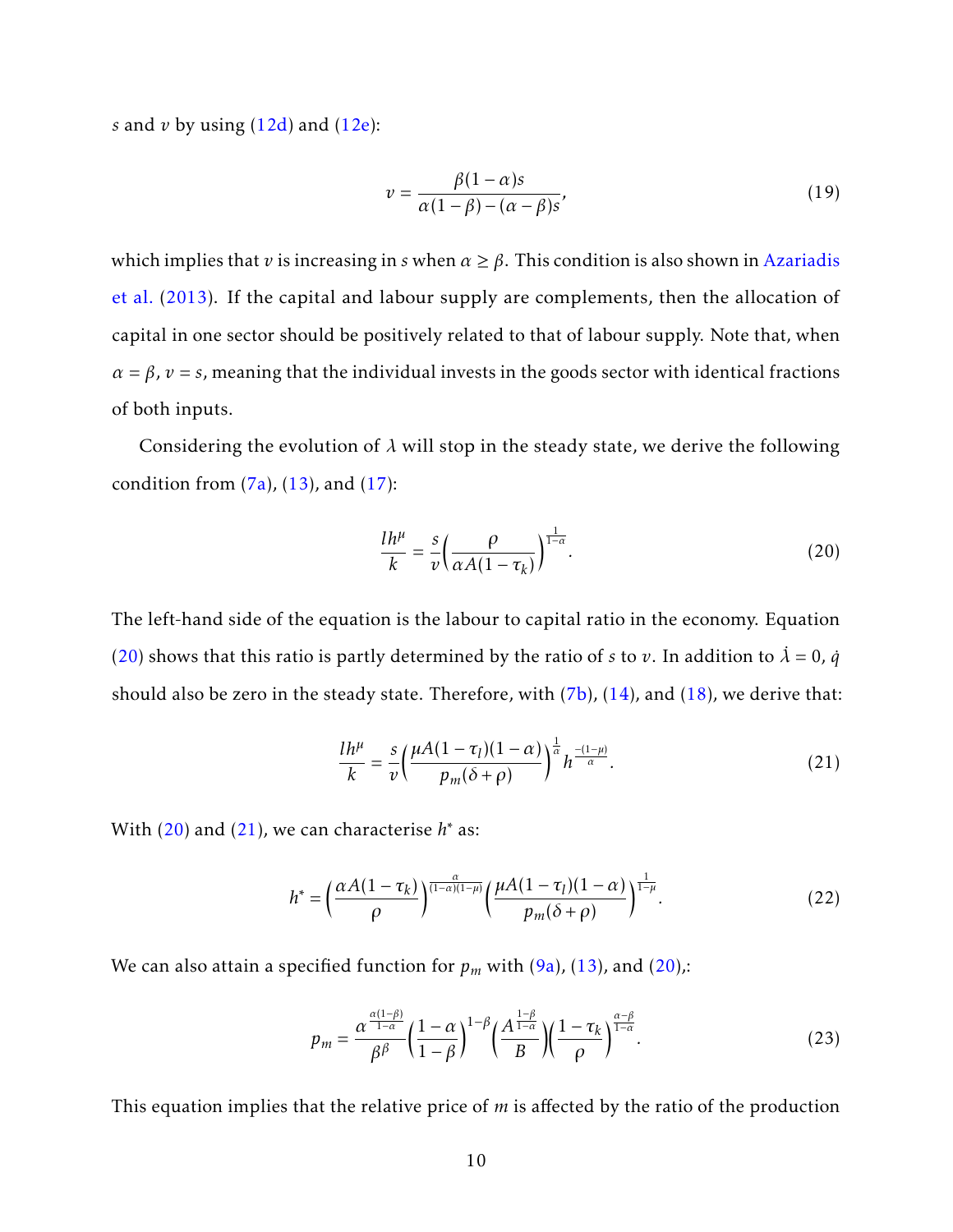efficiency factors in both sectors. Given the inputs in both sector, a higher *A* contributes a more efficient production in the goods sector compared to that in the health sector, and thus decrease the relative prices of the products in the goods sector. Therefore, *p<sup>m</sup>* increases as *A* increases. On the other hand, if the production in the health sector is more efficient than the production in the goods sector, relative prices of the products in the goods sector are expected to be higher. Therefore, *p<sup>m</sup>* decreases as *B* raises the relative productivity in the health sector. Equation [\(23\)](#page-12-2) also implies a negative relationship between  $\tau_k$  and *pm*. The reason behind this negative relationship is that larger taxes on capital income reduce the after-tax marginal product of capital (as in  $(12g)$ ) and thus decrease the relative shadow price of *q* to  $\lambda$ . Based on the positive relationship between  $p_m$  and the ratio of *q* to *λ* shown in (12f), an increase in *τ<sup>k</sup>* thus decreases *p<sup>m</sup>* in the long run.

The steady state of *k* can be obtained by using (20) and [\(22\)](#page-12-3):

$$
k^* = \frac{v^*}{s^*} \left(\frac{\alpha A (1 - \tau_k)}{\rho}\right)^{\frac{1}{1 - \alpha}} l^*(h^*)^{\mu},\tag{24}
$$

where *k* <sup>∗</sup> has to increase as the labour supply increases, *l* ∗ (*h* ∗ ) *µ* , so that the labour to capital ratio is fixed in equilibrium.

We then derive *x* as a function of *c* by rewriting  $(12b)$  with the specification in  $(16)$ .

<span id="page-13-0"></span>
$$
x^* = \frac{\theta(1 + \tau_c)}{1 + \tau_x + p_m \eta} c^*.
$$
\n(25)

This equation shows that the consumption choice of *x* over *c* is positively affected by *τ<sup>c</sup>* and the measure of the individual preference to unhealthy commodities, *θ*. Given *c* ∗ , equation [\(25\)](#page-13-0) also indicates that *∂x*<sup>∗</sup> *∂τ<sup>x</sup> <* 0, *∂x*<sup>∗</sup> *∂η <sup>&</sup>lt;* <sup>0</sup>, and *∂x*<sup>∗</sup> *∂p<sup>m</sup> <* 0. In accordance to the prevailing hypothesis of the supporters of taxes on unhealthy commodities, *τ<sup>x</sup>* deters the consumption of unhealthy commodities because it raises the relative prices of unhealthy commodities. To understand the negative effects of *η*: *η* is the marginal detrimental effect of consuming one unit of *x* (as in (5)). Therefore, given all other parameters, an increase in *η* would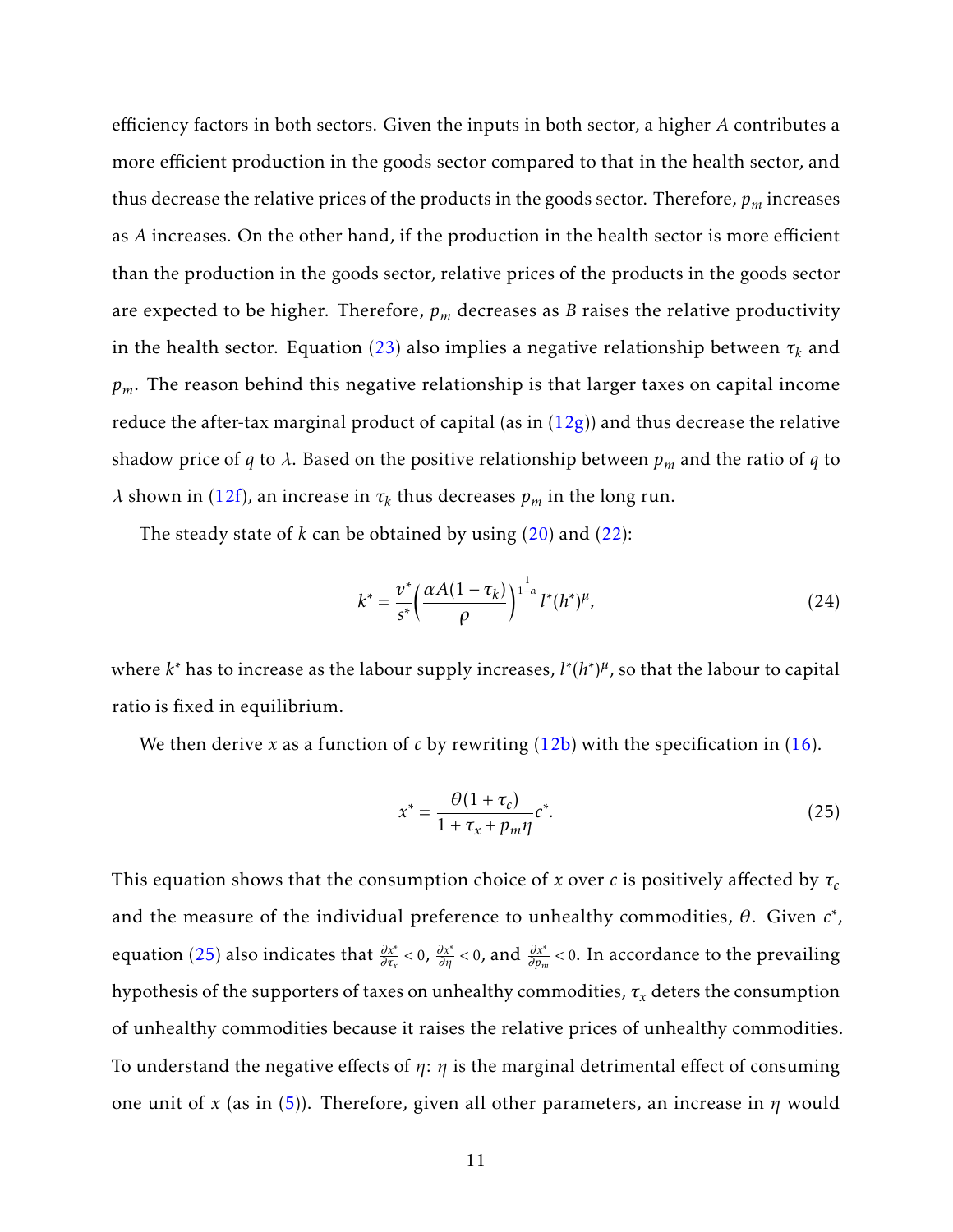make the individual less willing to consume *x* <sup>∗</sup> due to the increased marginal costs. In terms of the negative relationship between *x* <sup>∗</sup> and *<sup>p</sup>m*, an increase in *<sup>p</sup><sup>m</sup>* indicates that the individual has to pay more to compensate for the loss in health. Therefore, given all other parameters, the individual would reduce  $x^*$  in response to the increase in  $p_m$ .

Next, we rewrite  $(12c)$  into:

<span id="page-14-0"></span>
$$
c^* = \frac{p_m(\rho + \delta)}{\mu \psi (1 + \tau_c)} (1 - l^*) h^*.
$$
 (26)

In addition to the evolutions of *λ* and *q*, the evolution *h* should also be zero in the steady state. Therefore, we force  $\dot{h} = 0$  in (5) and obtain that:

<span id="page-14-2"></span>
$$
m = \eta x + \delta h. \tag{27}
$$

With  $(18)$  and  $(21)$ , and  $(25)$ , equation  $(27)$  can be written as:

<span id="page-14-1"></span>
$$
\frac{\rho + \delta}{\mu(1 - \beta)(1 - \tau_l)} (1 - v)lh = \frac{\eta \theta(1 + \tau_c)}{1 + \tau_x + p_m \eta} c + \delta h. \tag{28}
$$

With (20) and (25), the market clearing condition in the goods sector,  $y = x + c$ , can be reformed into:

<span id="page-14-3"></span>
$$
\frac{p_m(\rho+\delta)vlh}{\mu(1-\tau_l)(1-\alpha)} = \frac{(\pi+\theta(1+\tau_c))c}{\pi}.
$$
\n(29)

Equations (22), [\(26\)](#page-14-0), [\(28\)](#page-14-1), and [\(29\)](#page-14-3) form a system which could be used to solve for the steady state of *c*, *l*, and *v*:

<span id="page-14-4"></span>
$$
c^* = \frac{\omega(1 - \tau_l)(1 - l^*)h^*}{\psi(1 + \tau_c)},
$$
\n(30)

<span id="page-14-5"></span>
$$
l^* = \frac{p_m(1-\beta)(\delta \pi h^* + \eta \theta (1+\tau_c)c^*)}{\omega (1-v^*) \pi h^*},
$$
\n(31)

$$
v^* = \frac{(1 - \alpha)(\pi + \theta(1 + \tau_c))c^*}{\pi \omega l^* h^*},
$$
\n(32)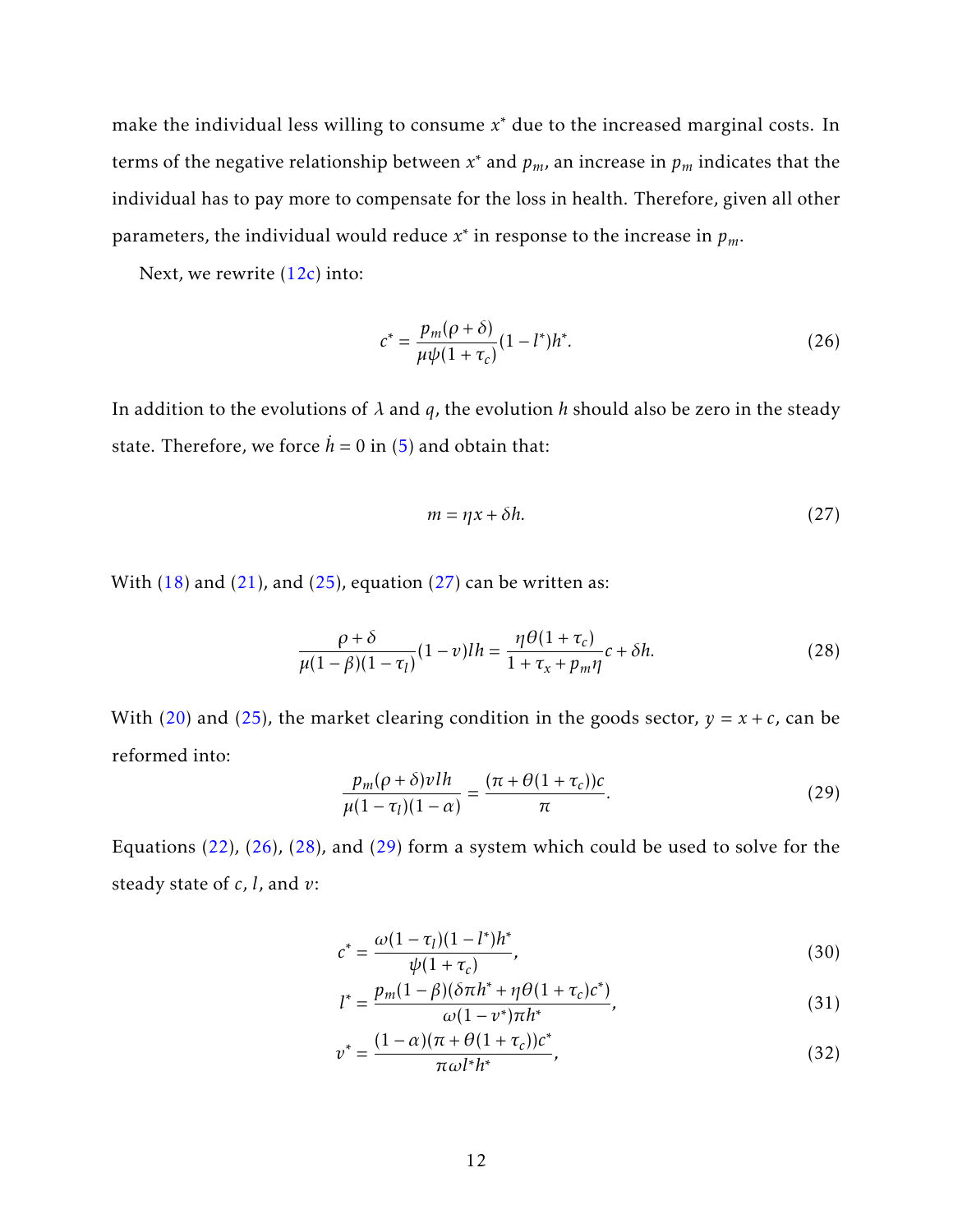where  $\omega = \frac{p_m(\rho + \delta)}{\mu(1 - \tau_l)}$  and  $\pi = 1 + \tau_x + p_m \eta$ . With [\(19\)](#page-12-4), one can also attain a function for *s*<sup>\*</sup>:

<span id="page-15-2"></span>
$$
s^* = \frac{\alpha(1-\beta)(\pi+\theta(1+\tau_c))c^*}{(\alpha-\beta)(\pi+\theta(1+\tau_c))c^* + \beta\pi\omega l^*h^*}
$$
(33)

#### 3 Tax Analysis

<span id="page-15-0"></span>This section conducts a comparative static analysis to examine the long-run impacts of taxes on unhealthy commodities. To investigate the impacts of *τ<sup>x</sup>* on the variables, we perform comparative static analysis based on the steady state solutions. Referring to  $(30)$ ,  $\tau_x$  affects  $c^*$  through the following channel:

<span id="page-15-1"></span>
$$
\frac{dc^*}{d\tau_x} = \frac{\partial c^*}{\partial l^*} \frac{dl^*}{d\tau_x} > 0.
$$
\n(34)

Since  $\frac{\partial c^*}{\partial l^*} = \frac{-c^*}{1-l}$  $\frac{-c^*}{1-l^*}$  < 0, the positive derivative of (30) with respect to *τ<sub>x</sub>* implies that  $\frac{dl^*}{d\tau_x}$  < 0. The above derivation shows that changes in  $\tau_x$  do not affect  $c^*$  directly; instead, they affect  $c^*$ via their impacts on *l*<sup>\*</sup>. The decrease in *l*<sup>\*</sup> implied by [\(34\)](#page-15-1) would result in two opposing effects on *c*<sup>∗</sup>: first, it increases leisure, so the individual has to increase *c*<sup>∗</sup> to maintain the marginal rate of substitution (MRS) between *c* <sup>∗</sup> and leisure; second, it decreases labour supply, so the individual has to decrease  $c^*$  to hold  $\dot{k}=0$  in the steady state. In our model, the first effect dominates the second effect, so the overall effect of  $\tau_x$  on  $c^*$  is positive.

As stated in (19), *s* and *v* move in the same direction as long as *α* ≥ *β*. If the parameters comply with this condition, the changes in *s*<sup>\*</sup> would automatically imply the changes in *v*<sup>\*</sup>. For succinctness, the following analysis will just focus on the transitions in *s* ∗ . As shown in [\(33\)](#page-15-2), the changes in  $\tau_x$  affect  $s^*$  both directly and indirectly:

$$
\frac{ds^*}{d\tau_x} = \frac{\partial s^*}{\partial c^*} \frac{dc^*}{d\tau_x} + \frac{\partial s^*}{d\tau_x} \frac{dl^*}{d\tau_x} + \frac{\partial s^*}{\partial \tau_x} \gtrless 0.
$$
\n(35)

In the above expression,  $\frac{\partial s^*}{\partial c^*} = \frac{\beta \pi \omega l^* h^* s^*}{((\alpha - \beta)(\pi + \theta(1 + \tau_c))c^4)}$  $\frac{\beta \pi \omega l^* h^* s^*}{((\alpha - \beta)(\pi + \theta(1 + \tau_c))c + \beta \pi \omega l^* h^*)c} > 0$ ,  $\frac{\partial s^*}{\partial l^*} = \frac{-\beta \pi \omega h s^*}{(\alpha - \beta)(\pi + \theta(1 + \tau_c))c}$  $\frac{-\beta \pi \omega h s^*}{(\alpha - \beta)(\pi + \theta(1 + \tau_c))c + \beta \pi \omega l^* h^*}$  < 0,  $\frac{\partial s^*}{\partial \tau_x}$  $\frac{\partial s}{\partial \tau_x}$  =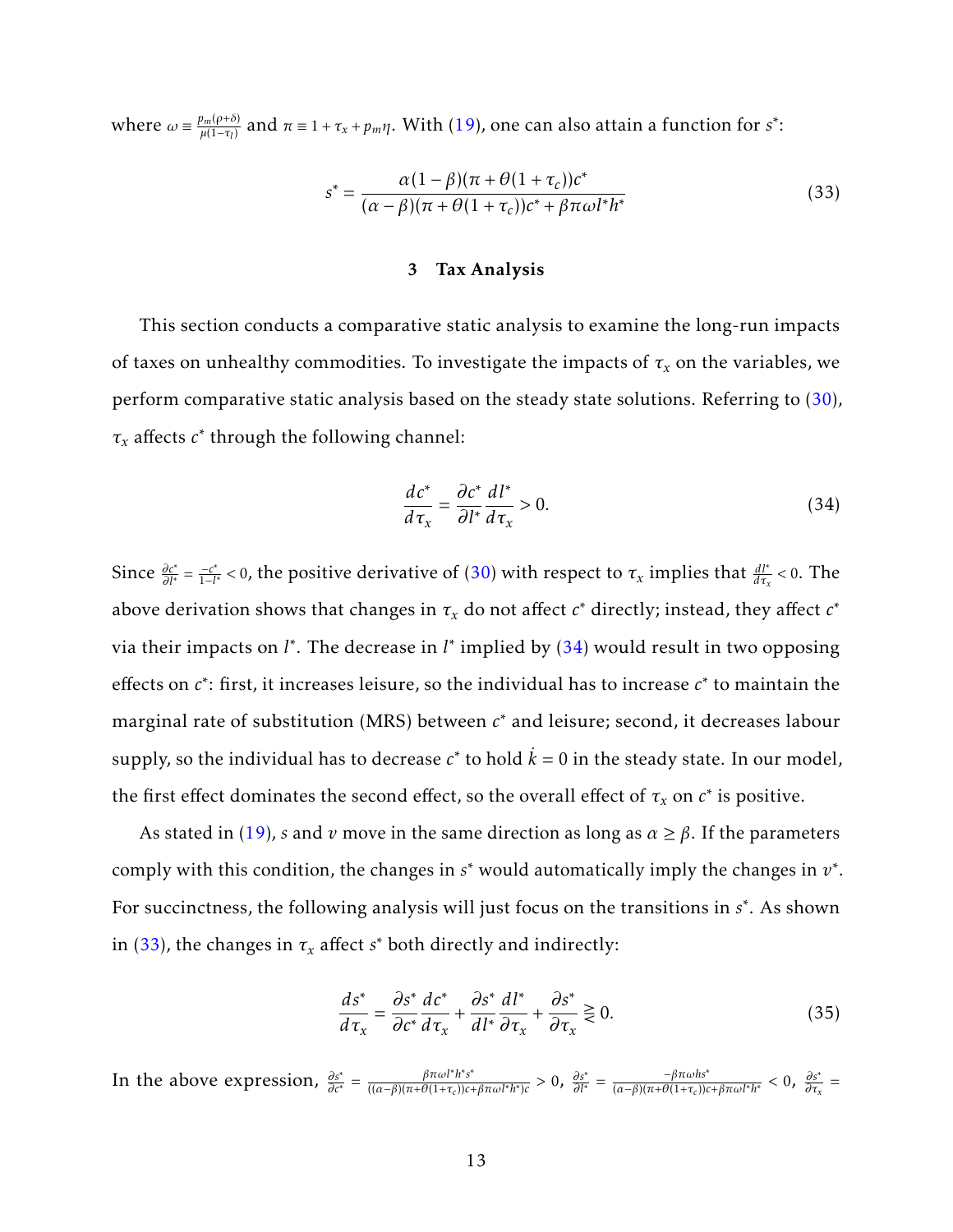−*βθω*(1+*τ<sup>c</sup>* )*l* ∗*h* ∗ *s* ∗  $\frac{-\beta\theta\omega(1+\tau_c)I^*h^*s^*}{(\pi+\theta(1+\tau_c))((\alpha-\beta)(\pi+\theta(1+\tau_c))c+\beta\pi\omega I^*h^*)}$  < 0. An increase in  $c^*$  induced by  $\tau_x$  would force  $s^*$  to increase so that the goods market clearing condition can be satisfied. In response to the negative impact of  $\tau_x$  on *l*\* (which is implied in (34)), the individual has to increase  $s^*$  to hold the MRS between consumption and leisure constant. The illustration for the negative direct effect of  $\tau_x$  on *s* is that, as shown in the resource constraint of (11), larger  $\tau_x$  reduce the accumulation of *k* because they crowd out the resources available. It should be noted that the direct and indirect effects of  $\tau_x$  on  $s^*$  are opposite to each other, and we are not able to determine which effect dominate the others. Specific parameters are required to solve this complex interrelationship. With this issue in mind, the calibration and a more specific analysis will be presented in Section 4.1.

Referring to [\(31\)](#page-14-5), the negative relationship between  $\tau_x$  and  $l^*$  can be disentangled into the following form:

$$
\frac{d l^*}{d \tau_x} = \frac{\partial l^*}{\partial c^*} \frac{d c^*}{d \tau_x} + \frac{\partial l^*}{\partial v^*} \frac{d v^*}{d s^*} \frac{d s^*}{d \tau_x} + \frac{\partial l^*}{\partial \tau_x} < 0,\tag{36}
$$

where  $\frac{\partial l^*}{\partial c^*} = \frac{\eta \theta (1 + \tau_x) l^*}{\eta \theta (1 + \tau_c) c^* + \delta^*}$  $\frac{\eta \theta (1+\tau_x) l^*}{\eta \theta (1+\tau_c) c^* + \delta \pi h^*} > 0$ ,  $\frac{\partial l^*}{\partial v^*} = \frac{l^*}{1-\tau}$  $\frac{l^*}{1-v^*} > 0$  and  $\frac{\partial l^*}{\partial \tau_x} = \frac{-\eta \theta (1+\tau_c) c^* l^*}{\pi (\delta \pi h^* + \eta \theta (1+\tau_c))}$  $\frac{-\eta \theta (1 + \tau_c)c^r \Gamma}{\pi (\delta \pi h^* + \eta \theta (1 + \tau_c)c^*)}$  < 0. As shown in (34), larger  $\tau_x$  increase *c*<sup>\*</sup>. This positive impact on *c*<sup>\*</sup> translates into two opposing effects on *l*<sup>\*</sup>: first, *l*<sup>\*</sup> has to increase to hold the goods market clearance condition; second, *l* <sup>∗</sup> has to decrease to restore the MRS between consumption and leisure. However, the first effect dominates the second one, so the indirect effect of  $\tau_x$  through  $c^*$  is positive on  $l^*$ . Due to the ambiguous effect of  $\tau_x$  on  $s^*$ , we cannot determine whether the indirect effect is positive or negative. On the other hand, the direct effect of  $\tau_x$  on  $x^*$  is negative in that an increase in  $\tau_x$  would violate the steady state condition for (11). Therefore, the individual has to decrease the input in the production function *y*. Although the indirect effect is ambiguous in the general case, the overall effect of implementing  $\tau_x$  is negative to  $l^*$ .

The changes in  $\tau_x$  would change  $x^*$ :

<span id="page-16-0"></span>
$$
\frac{dx^*}{d\tau_x} = \frac{\partial x^*}{\partial c^*} \frac{dc^*}{d\tau_x} + \frac{\partial x^*}{\partial \tau_x} < 0,\tag{37}
$$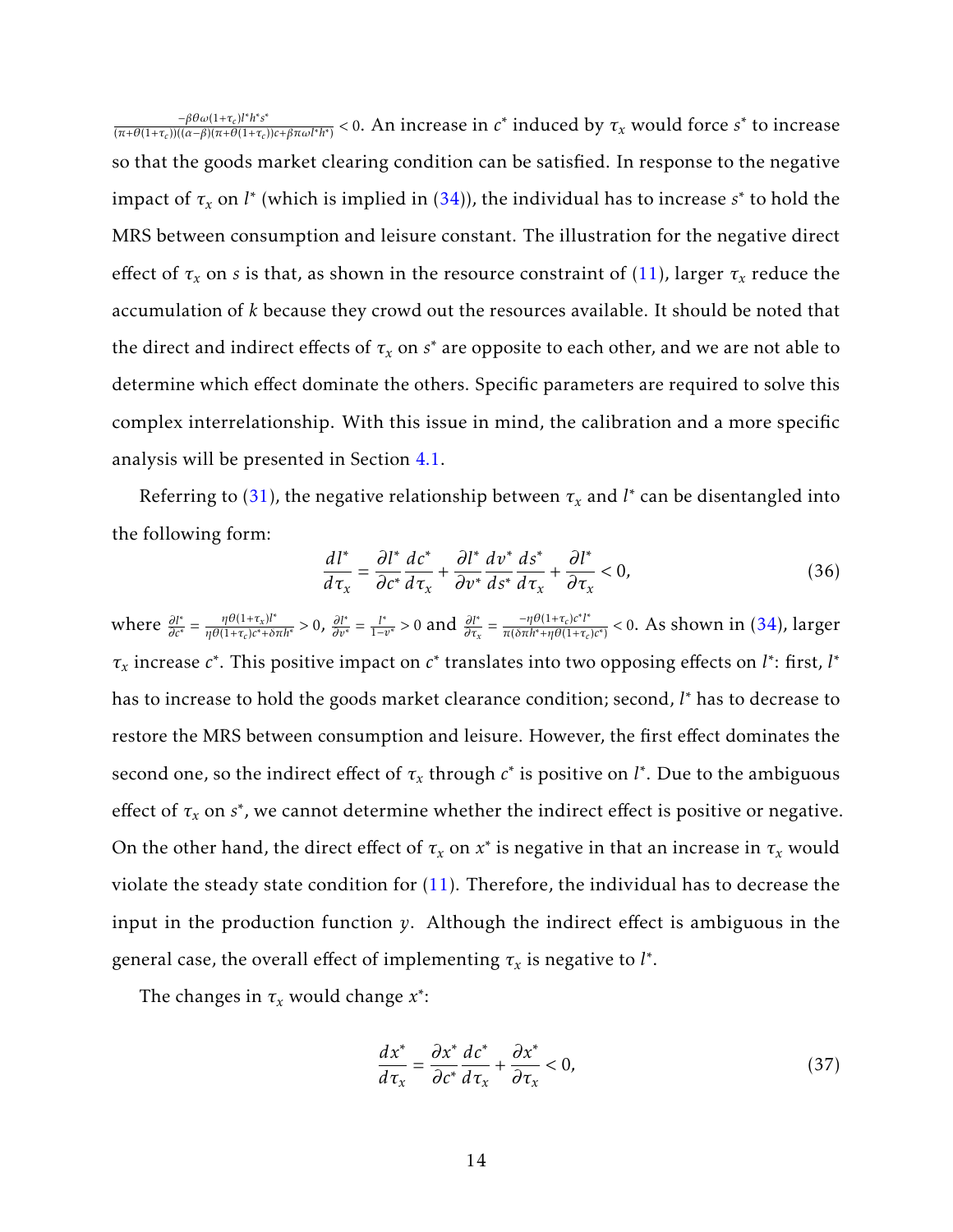where  $\frac{\partial x^*}{\partial c^*} = \frac{x^*}{c^*}$  $\frac{x^*}{c^*} > 0$  and  $\frac{\partial x^*}{\partial \tau_x} = \frac{-x^*}{\pi}$  $\frac{dx^*}{\pi}$  < 0. The expression above shows that, in addition to the direct channel,  $\tau_x$  can also impact  $x^*$  through the indirect channel of  $c^*$ . The illustration for  $\frac{\partial x^*}{\partial c^*} > 0$  is that the individual has to consume more *x* with increased *c* due to larger  $\tau_x$ , so that the MRS between *x* and *c* remains constant (as in (12b)). Referring to the positive  $\tau$  relationship between  $c^*$  and  $\tau_x$  discussed in (34), the indirect effect of  $\tau_x$  is positive on *x* ∗ . The illustration of the direct effect is straightforward: higher prices on *x* deter the consumption of *x*. Based on the full derivative, the direct effect of  $\tau_x$  on  $x^*$  outweighs the indirect effect. This negative relationship between  $x^*$  and  $\tau_x$  is in line with the proposition of most of the supporters for taxes on unhealthy commodities.

Intuitively, since  $\tau_x$  reduces  $x^*$ , larger  $\tau_x$  should be beneficial to  $h^*$ . However, as shown in (22), it is surprising that  $\tau_x$  plays no role in  $h^*$ . As explained in Section 2.3, although  $\tau_x$ reduces the consumption of *x*, the individual has to reduce the investment in the health sector in order to hold the optimality condition in (5). The decreased investment in the health sector offsets the positive force from the reduced *x* ∗ . On the other hand, *h* ∗ can be affected by the implementations of  $\tau_l$  and  $\tau_k$ :

<span id="page-17-2"></span>
$$
\frac{dh^*}{d\tau_l} = \frac{\partial h^*}{\partial \tau_l} < 0,\tag{38}
$$

<span id="page-17-1"></span>
$$
\frac{dh^*}{d\tau_k} = \frac{\partial h^*}{\partial \tau_k} + \frac{\partial h^*}{\partial p_m} \frac{\partial p_m}{\partial \tau_k} < 0,\tag{39}
$$

<span id="page-17-0"></span>where  $\frac{\partial h^*}{\partial \tau_l} = \frac{-h^*}{(1-\mu)(1-\mu)}$  $\frac{-h^*}{(1-\mu)(1-\tau_l)}$  < 0,  $\frac{\partial h^*}{\partial \tau_k}$  $\frac{\partial h^*}{\partial \tau_k} = \frac{-\alpha h^*}{(1-\alpha)(1-\mu)}$  $\frac{-\alpha h^*}{(1-\alpha)(1-\mu)(1-\tau_k)}$  < 0, and  $\frac{\partial h^*}{\partial p_m} = \frac{-h^*}{(1-\mu)}$ (1−*µ*)*p<sup>m</sup> <* 0. It is worth noting that the direct effects of income taxes on health are both negative. The reason is that the implementation of either taxes would immediately crowd out the resources available for the health sector. In addition to the direct effect, changes in  $\tau_k$  also affect  $h^*$  through the channel of  $p_m$ .  $h^*$  is negative in  $p_m$  because higher prices on health services deter the investment in the health sector. Considering the negative relationship between *p<sup>m</sup>* and *τk* , this indirect effect is thus positive. Nevertheless, the direct effect of *τ<sup>k</sup>* outweighs the indirect effect, so the relationship between  $h^*$  and  $\tau_k$  is still negative.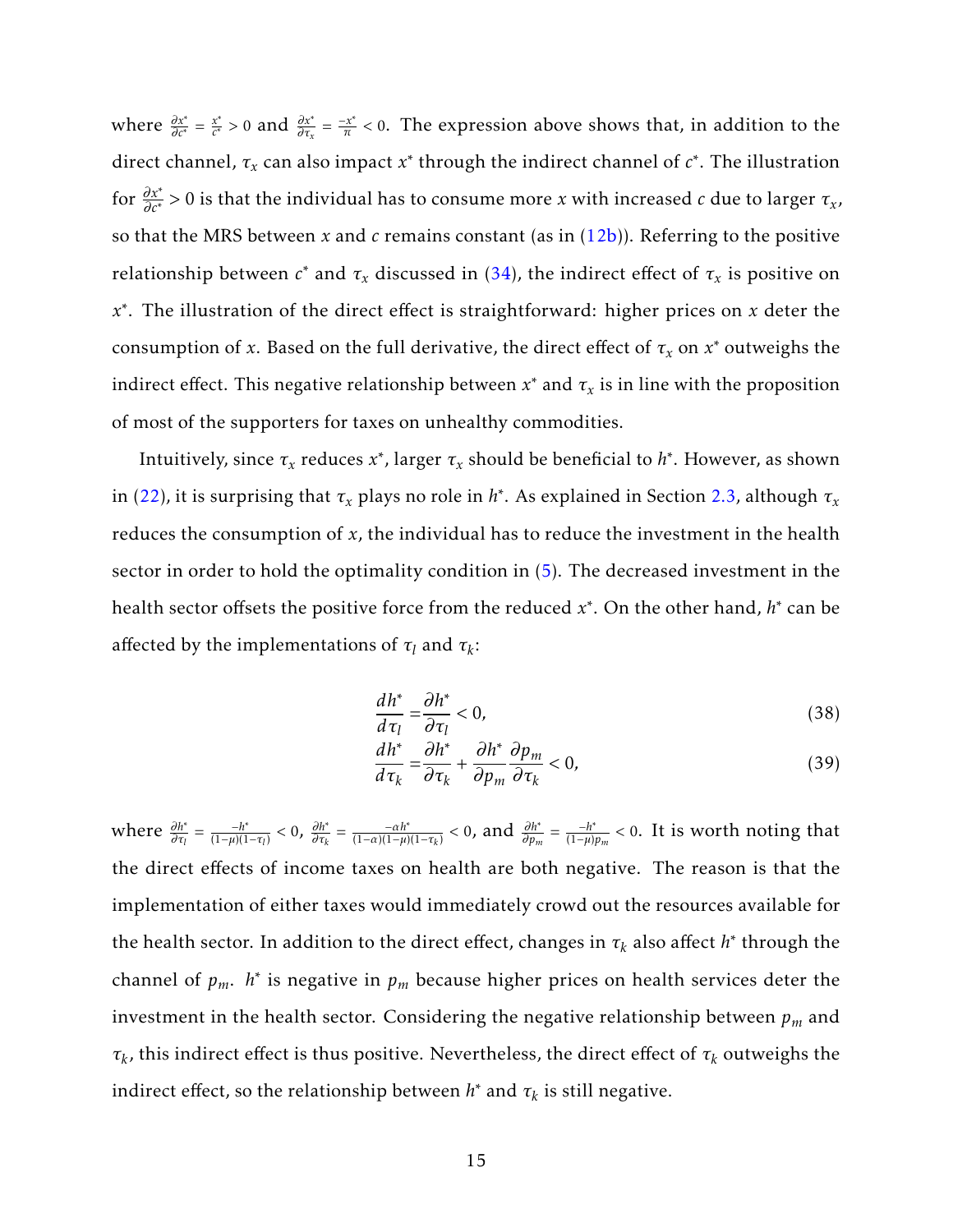#### 4 Policy Analysis

Due to the complexity of the comparative-static effects, the analysis of the tax reform requires specific parameters for unambiguous variations in the variables. We first apply the model to the US economy, and then simulate the changes of the economy with two proposed reforms under the revenue-neutral scheme: the reform which adjusts  $\tau_l$  to offset the change in revenue induced by  $\tau_x$ , and the reform which adjusts  $\tau_k$  to offset the changes in revenue induced by *τ<sup>x</sup>* .

#### 4.1 Calibration

<span id="page-18-0"></span>Although we calibrate the model on the US economy, we have to employ the Canadian data for the natural depreciation of health, *δ*. Considering the similarity in their natural force of health depreciation, the data of Canadian population can be a good approximation for the US population (e.g. [Rockwood and Mitnitski,](#page-37-7) 2007; [Dalgaard and Strulik,](#page-35-7) 2014; [Strulik,](#page-37-5) 2015). The value *δ* is selected as 0.043 based on the estimation of [Mitnitski et al.](#page-36-7) (2002).

Referring [McDaniel](#page-36-8) (2007), the average tax rates on labour income, capital income, and commodities in the US from 1970-2013 are around 0.20, 0.28, 0.08 respectively. Therefore, the initial tax rates are set to be  $\tau_l = 0.20$ ,  $\tau_k = 0.28$  and  $\tau_c = \tau_x = 0.08$ . The rate of time preference, *ρ*, is selected to be 0.04 following Azariadis et al. (2013). The share of capital in the goods sector,  $\alpha$ , is set to be 0.3 as in [Chen and Lu](#page-35-8) (2013). We employ the data of  $\beta$  = 0.22 in the health industry documented by [Acemoglu and Guerrieri](#page-35-9) (2008). It is worth noting that, as implied by (19), the observation of  $\alpha = 0.3$  and  $\beta = 0.22$  entails  $v'(s) \ge 0$ .

[Prescott](#page-37-6) (2006) pointed out that the fraction of time allocated to labour market in the US is around 25 percent, so we choose *l*<sup>\*</sup> to be 0.25 in this paper. The initial output in the goods sector, *y*, is normalised to 1, so that all the other economic variables can be easily presented as a fraction of *y*. Data retrieved from the Consumer Survey conducted by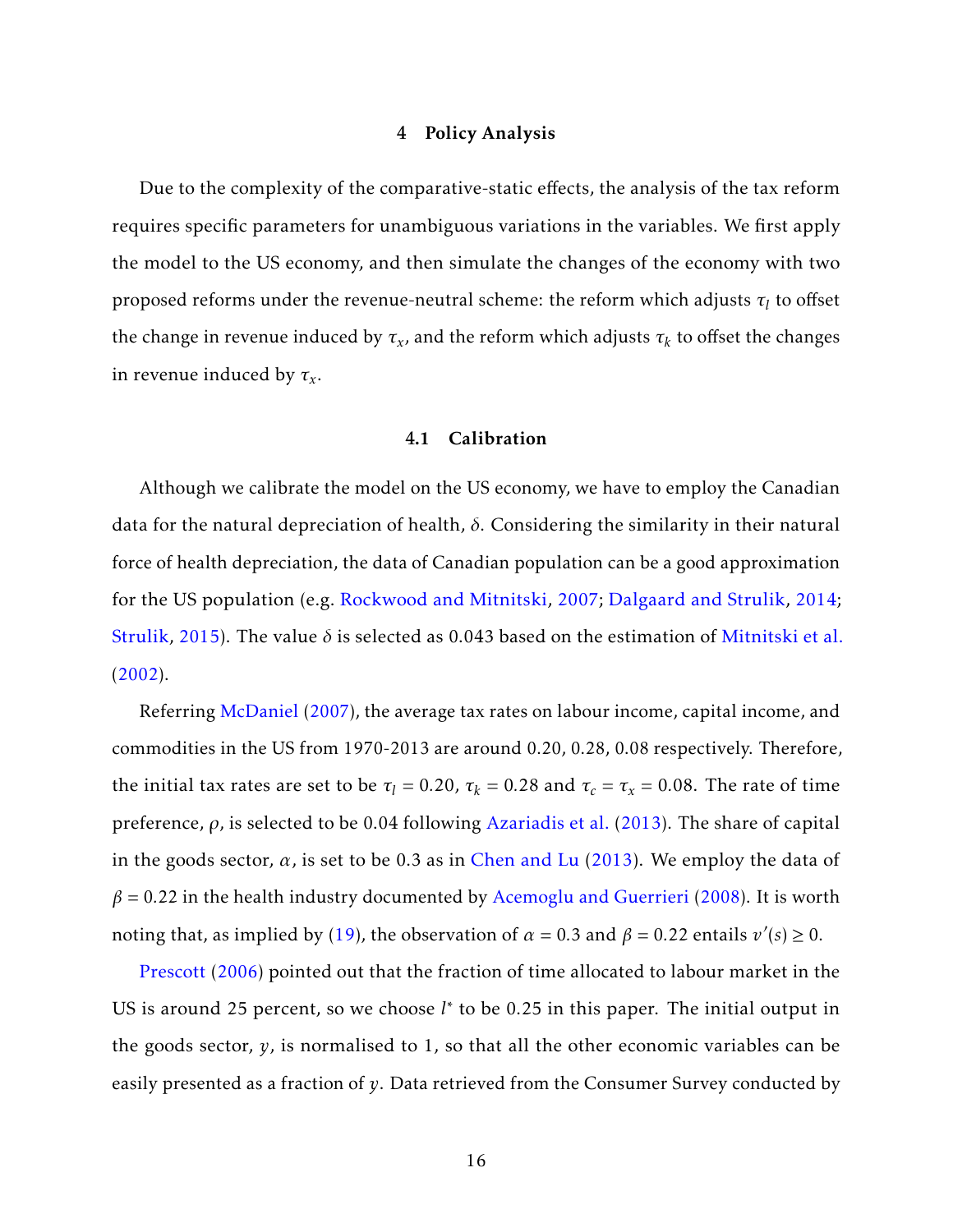Bureau of Labor Statistics shows that the expenditure on food-away-from-home 2013-2015 is around 4% as a ratio of total household expenditure.<sup>[2](#page-2-0)</sup> As shown in  $(11)$ , the GDP in this model is  $y + p_m m$ , so the consumption of unhealthy commodities as a ratio of GDP is then calibrated in the following form:

$$
\frac{x^*}{y + p_m m} = 0.04.
$$

The OECD statistics shows that the ratio of health expenditure to GDP in the US between 1970 and 2013 is around 12%. This information can be employed into the calibration in the form of:

$$
\frac{p_m m}{y + p_m m} = 0.12.
$$

With the normalisation of *y*, the ratio of  $p_m m$  to *y* is 0.1364. This value then implies that the fraction *x*<sup>∗</sup> to *y* should be 0.0455. With the goods market clearing condition, the fraction of *c*<sup>∗</sup> to *y* is then be calibrated as 0.9545. Equations (12d) and (12e) imply that, with the specified parameters, *s* and *v* can be calibrated as 0.9091 and 0.8681 respectively. By using  $(7b)$ ,  $(9b)$ , and  $(12e)$ , we rewrite  $(12c)$  in the form of:

$$
\psi = \frac{(1 - \tau_l)(1 - l^*)}{(1 + \tau_c)l^*} \left(\frac{y}{c^*}\right) ((1 - \alpha) + (1 - \beta) \frac{p_m m}{y}).\tag{40}
$$

Inserting the specified parameters into the above equation, we then calibrate that  $\psi$  = 1*.*8772. With (12g), (7a), (9a), and (12d), the ratio of *k* to *y* can then be calibrated as 5.9400.

The determination of  $p_m$  is relatively flexible, because a different  $p_m$  could be the result of health services being calculated in different units. In this paper, we select *p<sup>m</sup>* to be 1 for simplicity. This selection further entails  $\lambda = q$  as in (12f). With (12c) and (12h), the value of *h*<sup>\*</sup> can be presented as:

<span id="page-19-0"></span>
$$
h^* = \frac{\mu \psi (1 + \tau_c) c^*}{(1 - l^*)(\rho + \delta)},
$$
\n(41)

 $2$ The survey items partly changed in 2013, so we only include the data 2013-2015 to maintain the consistency.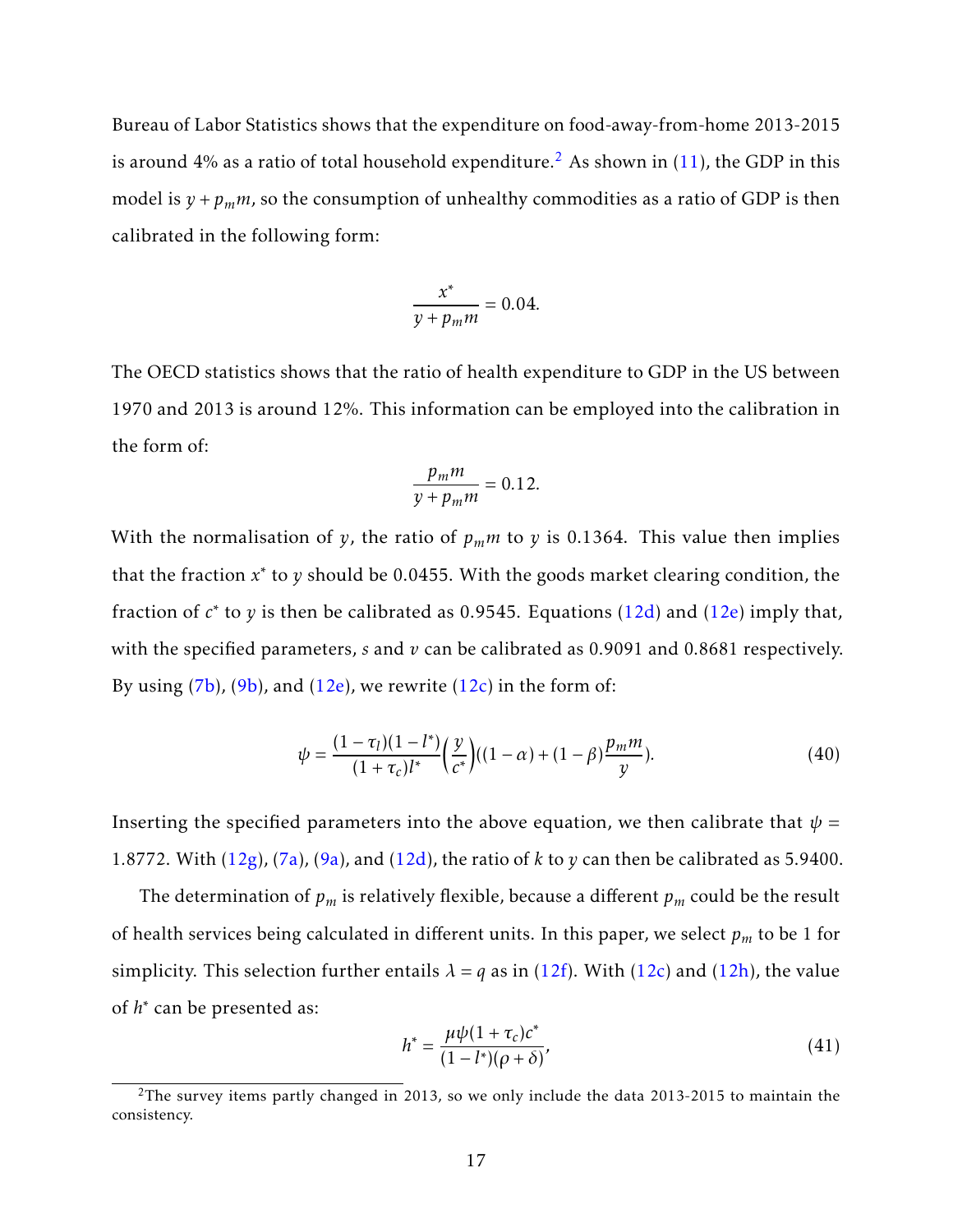which indicates that the value of *h* in this calibration is affected by the value of *µ*.

In the steady state,  $\dot{h} = 0$ . By using [\(41\)](#page-19-0), we rewrite (5) into:

<span id="page-20-0"></span>
$$
\eta = \frac{y}{x^*} \left( \frac{m}{y} - \frac{\mu \psi (1 + \tau_c) c^*}{(1 - l^*)(\rho + \delta) y} \right),\tag{42}
$$

indicating that the determination of *µ* affects the value of *η*. For *η* to be non-negative, the term inside the bracket of equation [\(42\)](#page-20-0) has to be greater or equal to zero. Therefore,

$$
\mu \le \frac{(1 - l^*)(\rho + \delta)m}{\delta \psi (1 + \tau_c)c^*},\tag{43}
$$

where the expression on the right-hand side of the equation is the upper limit of  $\mu$ ,  $\bar{\mu}$ . With the specific parameters presented in this paper,  $\bar{\mu}$  = 0.1020. This paper chooses  $\mu$  = 0.09 as the benchmark. With the benchmark *µ*, *η* is then 0.0632, and the ratio of *h* to *y* is 2.7980. *θ* can thus be calibrated as 0.0347 from (12b). By using [\(2\)](#page-6-3) and (3), we then calculate that  $A = 1.6466$  and  $B = 2.0797$ . In addition to the benchmark parameter set, we also include the other two parameter sets:

Table 1: Calibrated parametes

<span id="page-20-1"></span>

|       | Parameters Parameter set 1 (benchmark) Parameter set 2 Parameter set 3 |        |        |
|-------|------------------------------------------------------------------------|--------|--------|
| $\mu$ | 0.09                                                                   | 0.102  | 0.04   |
|       | 0.0632                                                                 | 0.0476 | 0.128  |
| п     | 0.3531                                                                 |        | 1.8236 |
|       | 1.6466                                                                 | 1.6178 | 1.7461 |
|       | 2.0797                                                                 | 2.0394 | 2.2203 |

It should be noted that the parameter set 2 is the extreme case where unhealthy commodities do not post any detrimental effect on health ( $\mu = \bar{\mu}$ ). In addition, we choose parameter set 3 to consider the case where the detrimental effect of unhealthy commodities is higher.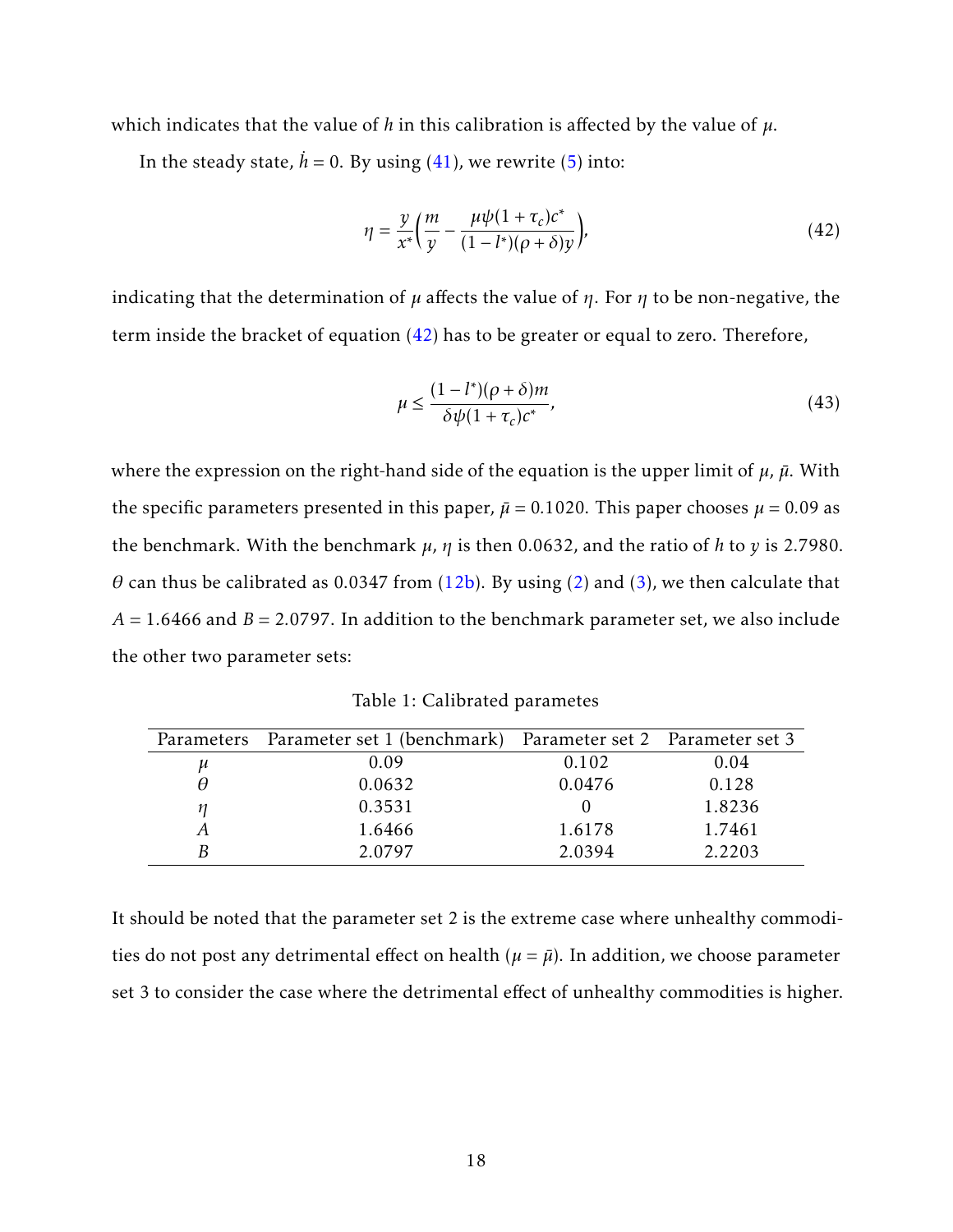### 4.2 Comparative-Static Analysis of Changing *τ<sup>x</sup>* Alone

<span id="page-21-0"></span>We present the simulation results in Figure [1](#page-21-0) to provide a clearer view of the effects of implementing *τ<sup>x</sup>* alone.



Figure 1: Comparative-static effects of *τ<sup>x</sup>*

This figure shows the comparative-static effects of  $\tau_x$  in the steady state with three parameter sets listed in Table [1:](#page-20-1) (1) The solid curves denote the case with benchmark parameter; (2) the dashed curves denote the case with parameter set 2; (3) the dash-dotted curves denote the case with parameter set 3. It is clear that the effects of  $\tau_x$  on  $s^*$  are somewhat different across scenarios:  $s^*$  slightly decreases as  $\tau_x$  increases when  $\mu = \bar{\mu}$ , whilst it increases when  $\mu < \bar{\mu}$ . In the case of  $\mu = \bar{\mu}$ , unhealthy commodities act similarly to numeriare goods in that they both provide the individual with utilities but not posing negative impacts on health. Consequently, the individual would not have the incentive to adjust the amount of investment in health in response to the changes in  $x^*$ . Considering the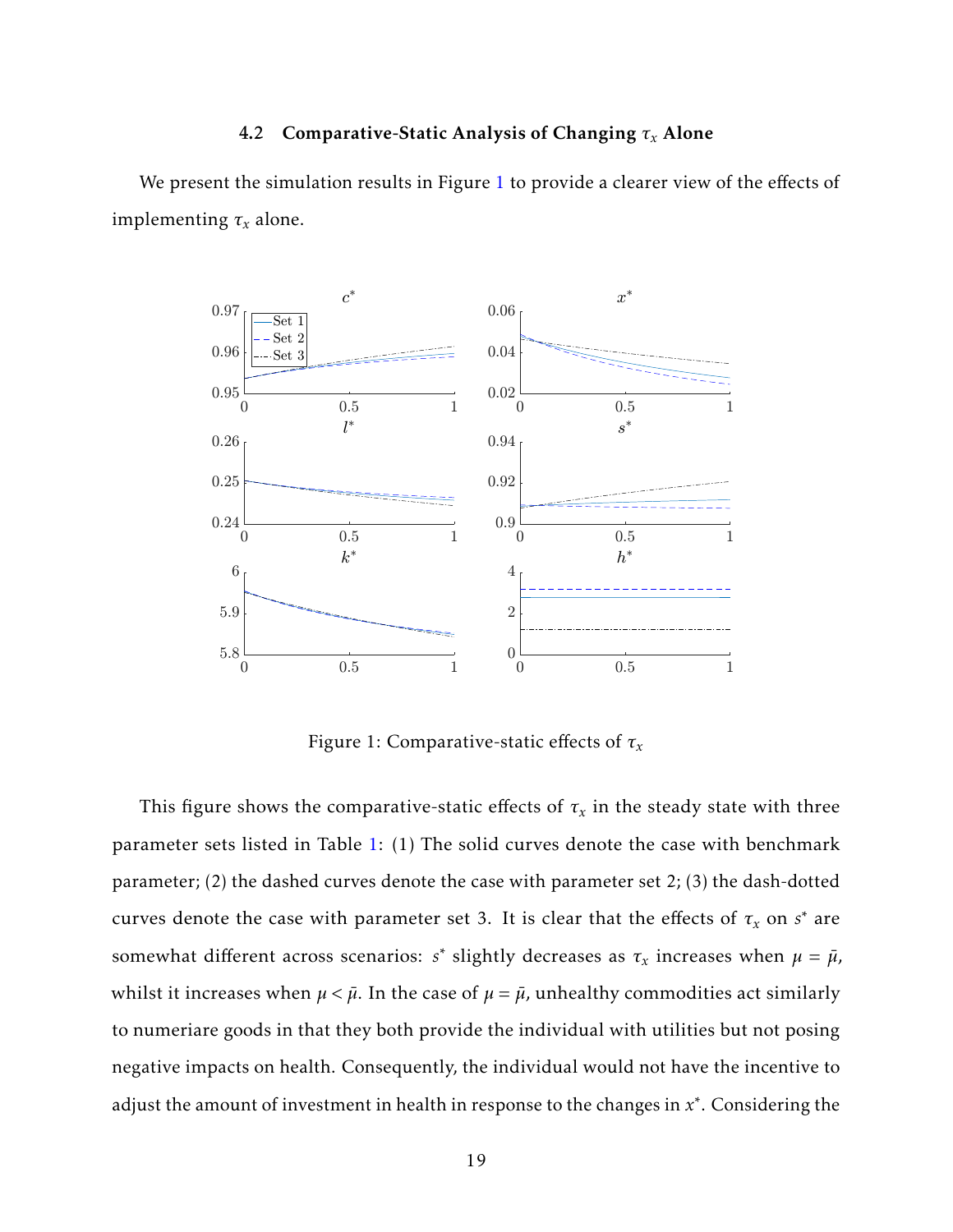decreases in both labour supply and capital, the individual has to move the investments away from the goods sector to restore the production in the health sector. The effects of *τ<sup>x</sup>* on *m* are plotted in Figure [2:](#page-22-0)

<span id="page-22-0"></span>

Figure 2: The effects of *τ<sup>x</sup>* on *m*

Figure 2 clearly shows that in the case of  $\mu = \bar{\mu}$ , health investment is basically fixed regardless of the changes in  $\tau_x$ . However, when  $\mu \leq \bar{\mu}$ , the individual decreases the overall *m* in response to the increases in *τ<sup>x</sup>* .

To simplify the discussion, this paper will focus more on the benchmark scenario. The results of the comparative static analysis are listed in the Table [2.](#page-23-1)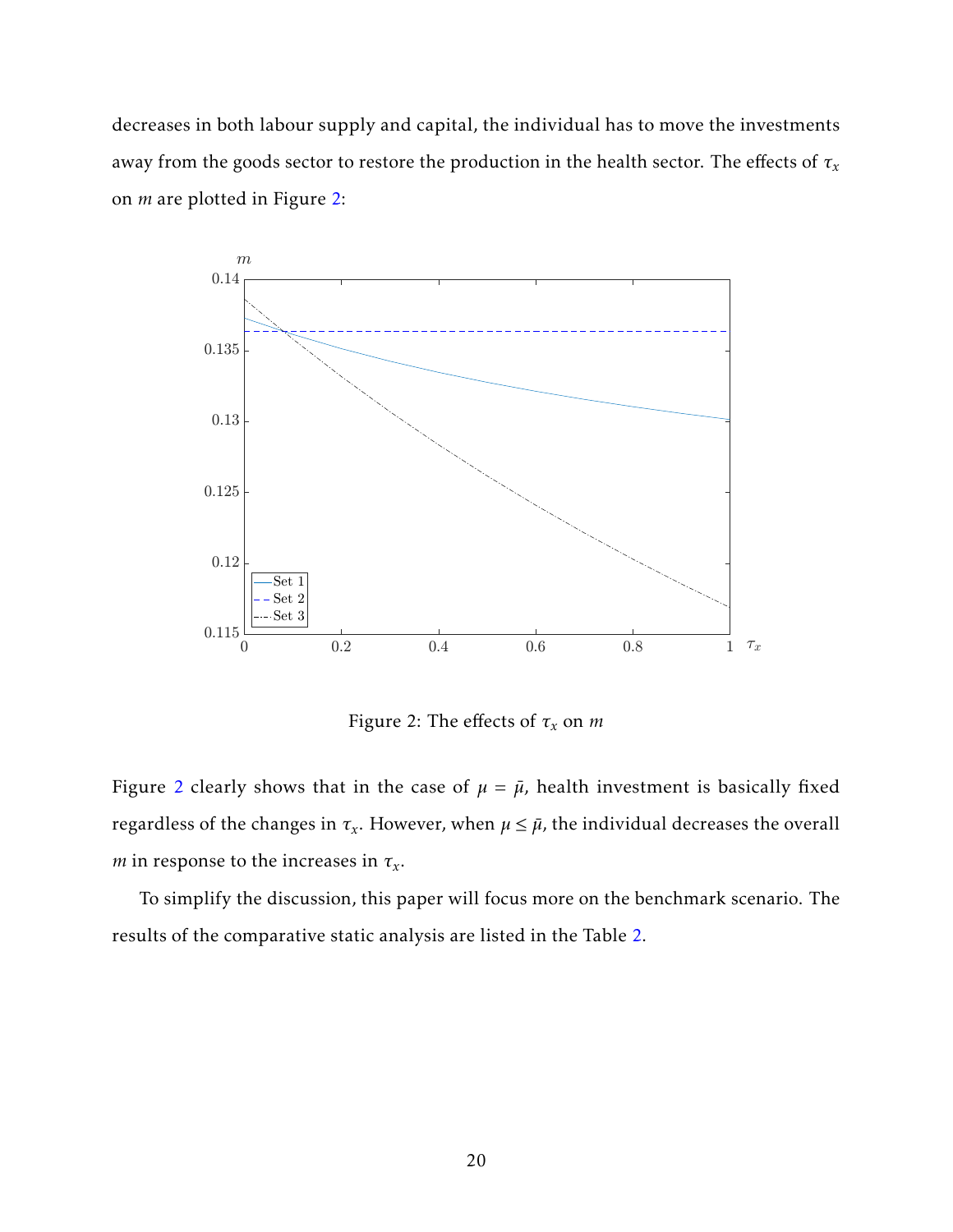|       | $\tau_l$     | $\tau_k$     | $\tau_x$ |
|-------|--------------|--------------|----------|
| $c^*$ |              |              | $^+$     |
| $x^*$ |              |              |          |
| l*    |              |              |          |
| $s^*$ | $\mathrm{+}$ | $\mathrm{+}$ | $\pm$    |
| $k^*$ |              |              |          |
| h*    |              |              | 0        |

<span id="page-23-1"></span>Table 2: Changes in tax rates with government revenue being inconsistent

The simulation for the comparative-static effects of the income taxes can be found in Appendix [B.](#page-32-0) It should be noted that the variations listed in Table 2 are in the context of government revenue being inconsistent. In the next subsection, we will introduce tax reforms with revenue neutrality.

#### 4.3 Tax Reform

<span id="page-23-0"></span>The derivation of this subsection starts from the simplification of the government budget  $(10)$ .

$$
F \equiv \tau_k r k + \tau_l \, w l h^{\mu} + \tau_x x - G = 0. \tag{44}
$$

With the calibration discussed in Section 4.1, it is clear that  $\frac{dF}{d\tau_k} > 0$ ,  $\frac{dF}{d\tau_k} > 0$ ,  $\frac{dF}{d\tau_x} > 0$ ,  $\frac{dF}{d\tau_c} > 0$ . Employing the implicit function theorem, the balanced government budget leads to:

$$
\frac{d\tau_k}{d\tau_x} = -\frac{dF/d\tau_x}{dF/d\tau_k} < 0, \text{ and } \frac{d\tau_l}{d\tau_x} = -\frac{dF/d\tau_x}{dF/d\tau_l} < 0.
$$

These negative relationships confirm that the government can keep revenue constant by raising *τ<sup>x</sup>* whilst deducing *τ<sup>l</sup>* or *τ<sup>k</sup>* . Therefore, we propose two potential tax reforms: first, raising *τ<sup>x</sup>* whilst reducing *τ<sup>l</sup>* ; second, raising *τ<sup>x</sup>* whilst reducing *τ<sup>k</sup>* . To calculate appropriate income tax rates, we endogenise  $\tau_l$  and  $\tau_k$  in this subsection an plot the income tax rates in response to the changes in  $\tau_x$  in Figure [3.](#page-24-0)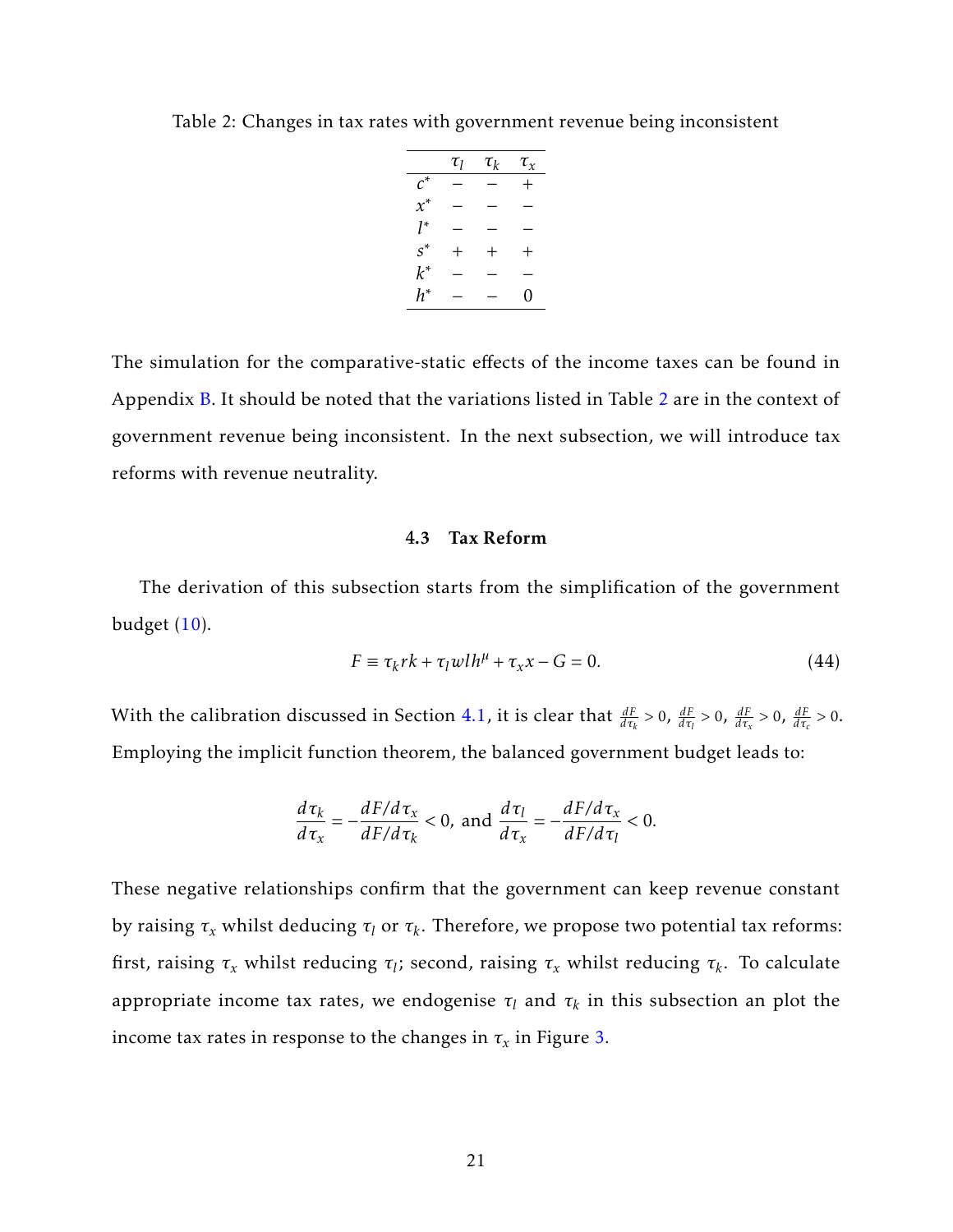<span id="page-24-0"></span>

Figure 3: The replacement of  $\tau_l$  and that of  $\tau_k$  with  $\tau_x$  under revenue-neutral schemes

In Figure 3, the solid curve indicates the changes in the average rate of labour income tax in response to the increases in  $\tau_x$  with revenue neutrality, and the dashed curve represents those in the average rate of capital income tax in response to the increases in  $\tau_x$  with revenue neutrality. In the following analysis, the model is applied to the simulation by changing  $\tau_x$  from 0% to 100% to examine the long run effects of the tax reforms.<sup>[3](#page-2-0)</sup>

 $3$ For the concision of the paper, the analysis here only includes the benchmark scenario. The changes in other scenarios are presented in Appendix [C](#page-34-0)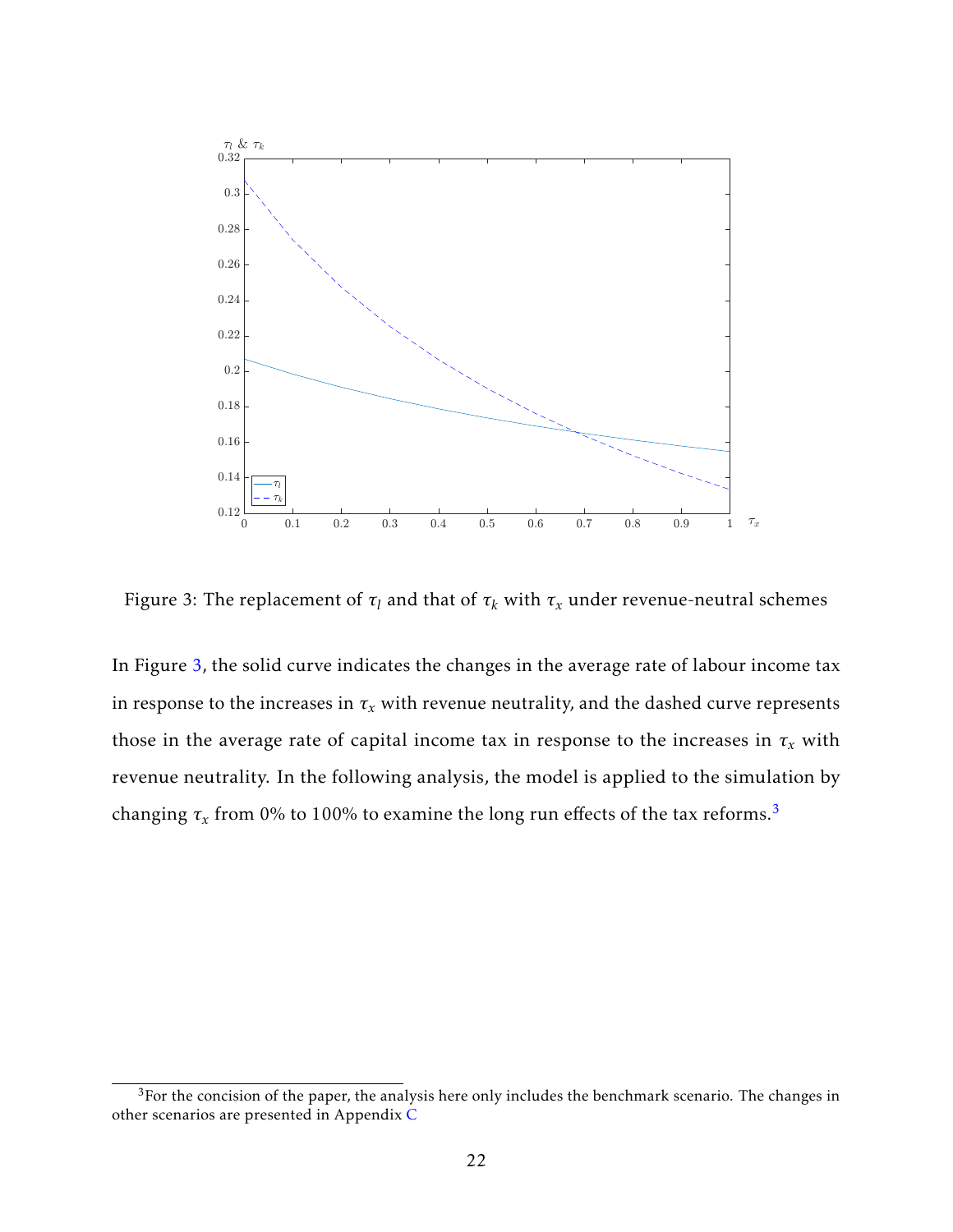<span id="page-25-1"></span>

Figure 4: Tax reform of replacing *τ<sup>l</sup>* with *τ<sup>x</sup>*

<span id="page-25-0"></span>The variations of the variables at the steady state due to the replacement of  $\tau_k$  with  $\tau_x$  is presented in Figure [5.](#page-25-0)



Figure 5: Tax reform of replacing  $\tau_k$  with  $\tau_x$ 

The effects of the tax reforms of replacing  $\tau_l$  or  $\tau_k$  with  $\tau_x$  on  $c^*$  can be separated into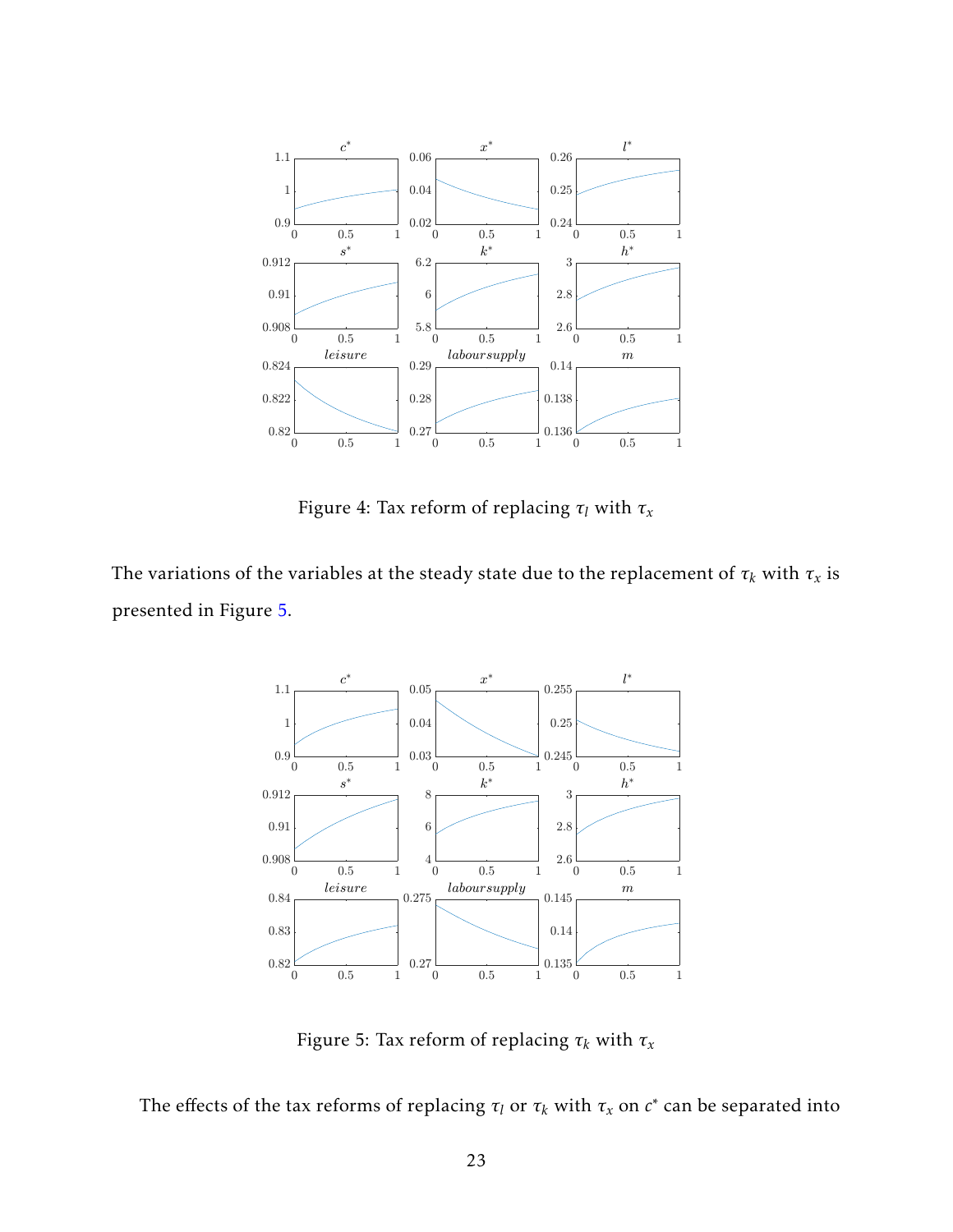two parts:

$$
\frac{dc^*}{d\tau_x} = \frac{\partial c^*}{\partial \tau_x} + \frac{\partial c^*}{\partial \tau_i} \frac{d\tau_i}{d\tau_x}, \text{ where } i = l, k. \tag{45}
$$

As shown in Table 2, it is known that  $\frac{\partial c^*}{\partial \tau_x} > 0$ ,  $\frac{\partial c^*}{\partial \tau_l}$  $\frac{\partial c^*}{\partial \tau_l}$  < 0, and  $\frac{\partial c^*}{\partial \tau_k}$  < 0. Based on the analysis in Section 3, larger *τ<sup>x</sup>* contribute to a higher *c* ∗ through the channel of *l* ∗ . In addition to this effect, increases in  $\tau_x$  would also affect  $c^*$  through the channel of decreasing  $\tau_l$  or that of *τ<sup>k</sup>* with the reforms. To illustrate the channel of decreasing *τ<sup>l</sup>* : a decrease in *τ<sup>l</sup>* raises the marginal cost of leisure (as shown in  $(12c)$ ). This effect would encourage the individual to provide more labour supply, resulting in two opposing effects. First, it contributes to a higher output in the goods sector. To clear the goods market, the consumption of  $c^*$  (and also *x* ∗ ) has to increase in the long run. Second, it decreases leisure, so that the individual has to increase *c* ∗ to hold the MRS constant. As shown in Figure [4,](#page-25-1) the negative effect is overshadowed by the positive effects, resulting in a case where  $c^*$  is always increasing in *τx* . The channel of decreasing *τ<sup>k</sup>* can be examined from (12g): a decrease in *τ<sup>k</sup>* raises the after-tax marginal product of capital, so an increase in  $k^*$  is needed to reduce the pre-tax marginal product of capital. As a result, *c* <sup>∗</sup> has to increase so that the steady state condition for the resource constraint can be held.

Figures 4 and 5 show that  $x^*$  decreases in  $\tau_x$  in both reforms. The reason behind these relations can be seen from equation (25):

$$
\frac{dx^*}{d\tau_x} = \frac{\partial x^*}{\partial \tau_x} + \frac{\partial x^*}{\partial \tau_i} \frac{d\tau_i}{d\tau_x},\tag{46}
$$

*where*  $\frac{\partial x^*}{\partial \tau_x}$  < 0,  $\frac{\partial x^*}{\partial \tau_l}$  $\frac{\partial x^*}{\partial \tau_l}$  < 0, and  $\frac{\partial x^*}{\partial \tau_k}$  < 0. The full derivative shows that the negative relationship between  $\tau_x$  and  $x^*$  is composed of two opposite effects: the negative effect of  $\tau_x$  and the positive effect through the channel of decreasing  $τ_l$  or  $τ_k$ . The negative effect of  $τ_x$  can be examined from [\(37\)](#page-16-0). To understand the positive effects through the channels of decreasing income taxes, we note that any changes in  $\tau_l$  or  $\tau_k$  which affects  $c^*$  would require the adjustment in *x* ∗ so as to restore the MRS. Therefore, an increase in *c* ∗ induced by smaller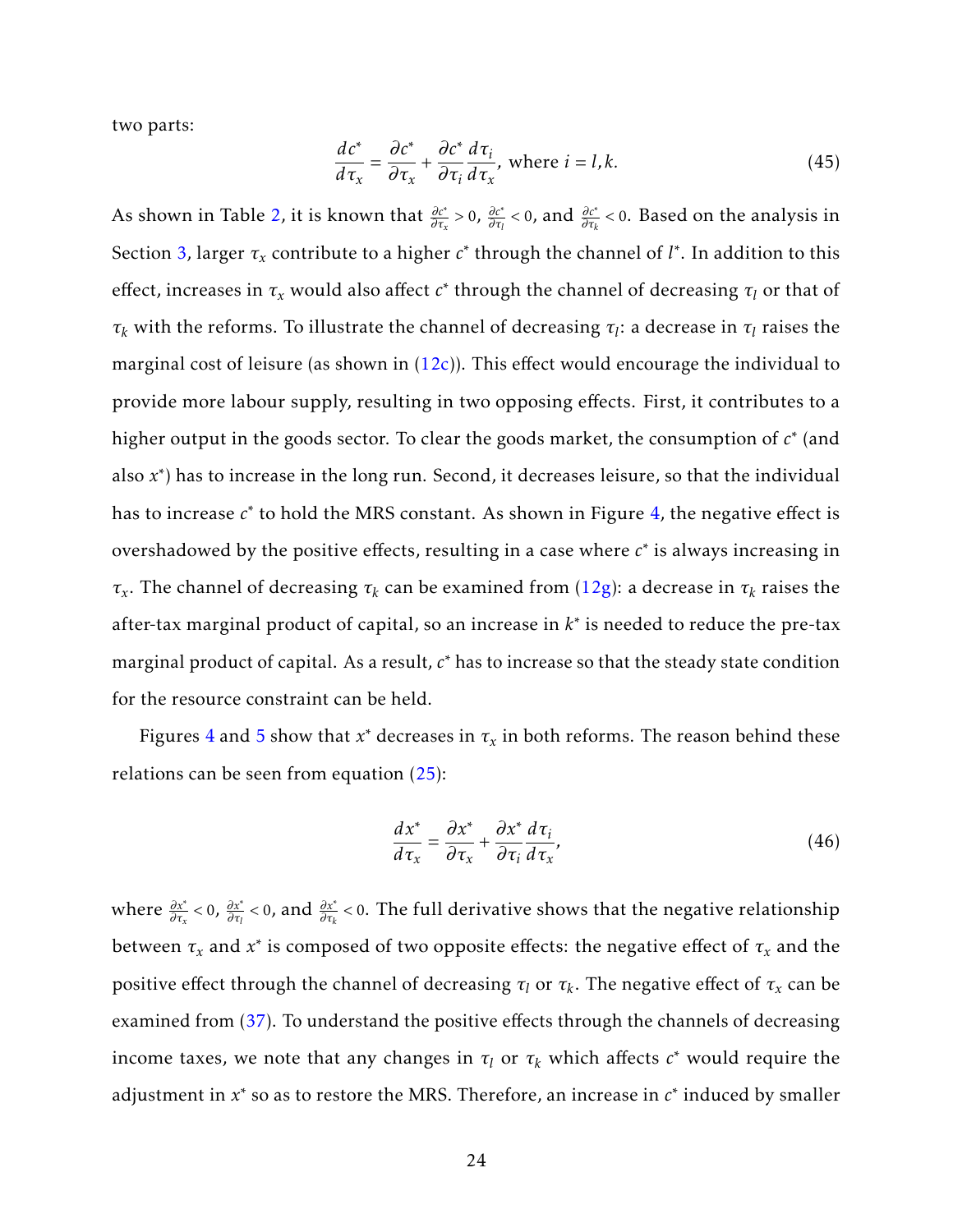$\tau_l$  would prompt the individual to raise  $x^*$ ; likewise, an increase in  $c^*$  due to smaller  $\tau_k$ would also make the individual increase x<sup>\*</sup>. However, with the calibration in Section 4.1, the positive effect always dominates the negative effects through income taxes in both reforms.

To explain the difference between the impacts of the reforms on *l*<sup>\*</sup>, we first take the full derivatives of  $l^*$  with respect to  $\tau_x$ :

$$
\frac{d l^*}{d\tau_x} = \frac{\partial l^*}{\partial \tau_x} + \frac{\partial l^*}{\partial \tau_i} \frac{d\tau_i}{d\tau_x},\tag{47}
$$

*where*  $\frac{\partial l^*}{\partial \tau_x}$  < 0,  $\frac{\partial l^*}{\partial \tau_l}$ *∂ι*<sup>∗</sup>  $\frac{\partial l^*}{\partial \tau_l}$  < 0. The introduction of  $\tau_x$  affects *l*<sup>∗</sup> through two opposite effects: the negative effect of  $\tau_x$  on  $l^*$  and the positive effects through the decreases in income taxes. The negative effect of  $\tau_x$  on  $l^*$  has been discussed in Section 3. To understand the positive effect through  $τ_l$ : a decrease in  $τ_l$  raises the marginal cost of leisure (as in (12c)), so the individual would find it optimal to reduce leisure in the steady state by increasing *l* ∗ . The simulation result shows that, in the reform of replacing  $\tau_l$ , the positive effect through decreasing  $\tau_l$  dominates the negative effect of  $\tau_x$  on  $l^*$ , so  $l^*$  increases with  $\tau_x$ , resulting in more labour supply in the economy. The impact of  $\tau_k$  on  $l^*$  can be separated into two effects. The first effect can be examined from  $(12c)$  and  $(12g)$ : smaller  $\tau_k$  encourage the accumulation of  $k^*$  and thus increases the level of  $c^*$ . The individual has to decrease  $l^*$  to maintain the MRS between consumption of the numeraire commodities and leisure. The second effect can be viewed from (20): smaller  $\tau_k$  result in a lower labour to capital ratio, which increases the marginal product of labour. To restore marginal product of labour, *l* ∗ is required to increase. With the parameters specified in Section 4.1, the second effect of *τ<sup>k</sup>* dominates, so  $l^*$  increases with reduced  $\tau_k$  in general. The simulation result shows that, in the reform of replacing  $\tau_k$ , the negative effect of  $\tau_x$  outweighs the positive effect through  $\det$  decreasing  $\tau_k$ . Accordingly,  $l^*$  decreases in  $\tau_x$  in the reform of replacing  $\tau_k$ , resulting in higher level of leisure.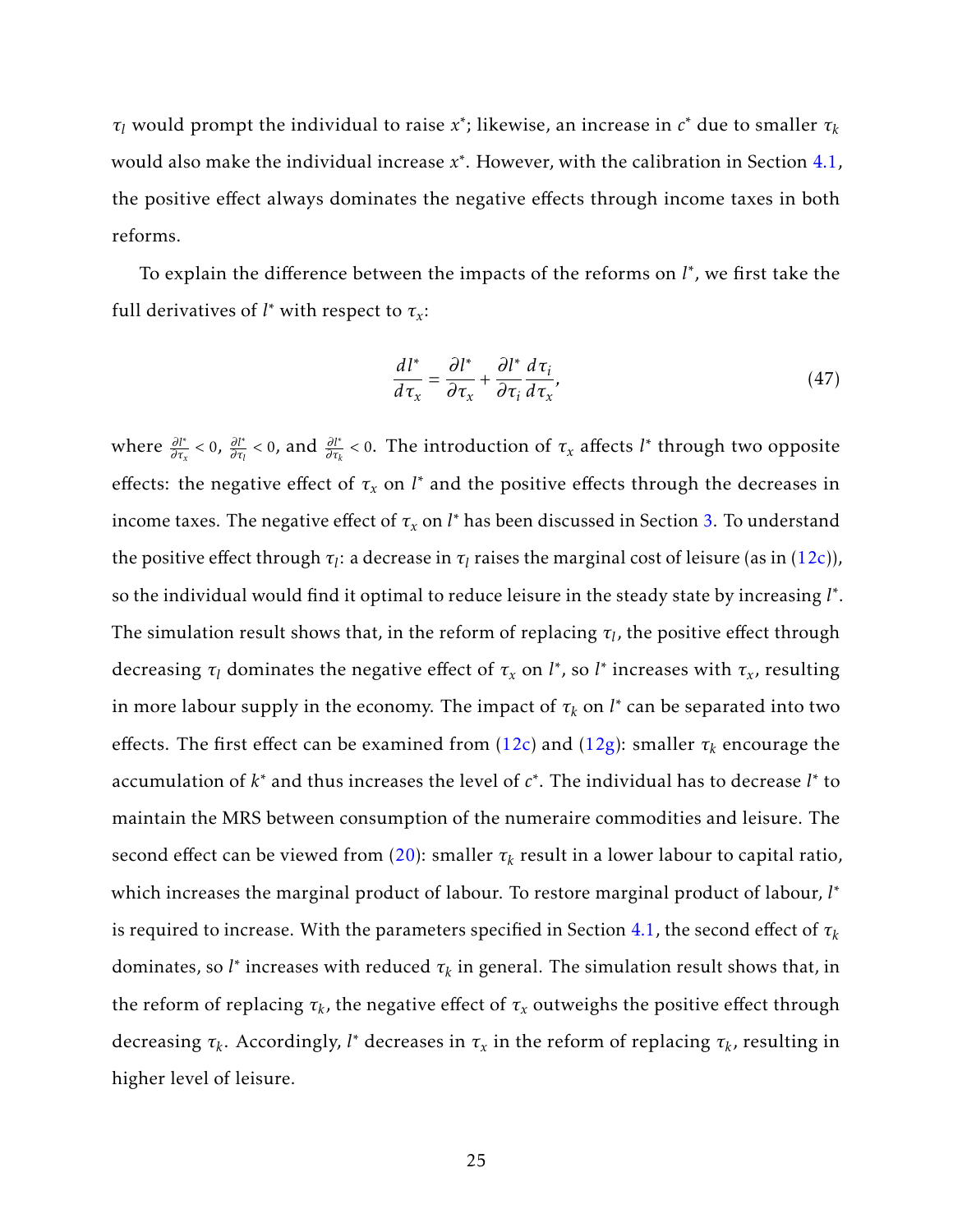The full derivatives of  $s^*$  with respect to  $\tau_x$  in the two tax reforms yield:

$$
\frac{ds^*}{d\tau_x} = \frac{\partial s^*}{\partial \tau_x} + \frac{\partial s^*}{\partial \tau_i} \frac{d\tau_i}{d\tau_x},\tag{48}
$$

where  $\frac{\partial s^*}{\partial \tau_x} > 0$ ,  $\frac{\partial s^*}{\partial \tau_l}$  $\frac{\partial s^*}{\partial \tau_l}$  > 0, and  $\frac{\partial s^*}{\partial \tau_k}$  > 0. As shown in Table 2, increases in  $\tau_x$  alone would pose a positive impact on *s*<sup>\*</sup> with the benchmark parameter set. To understand the effects through the channels of decreasing income taxes, it should be noted that decreases in either income taxes would encourage the accumulation of *k* as shown in (11). To maintain  $\dot{k} = 0$  in the steady state, the investment must shifts from the goods sector to the health sector in response in both tax reforms. However, the simulation results show that the positive effect of  $\tau_x$  dominates. Therefore,  $s^*$  (and thus  $v^*$ ) increases with the implementations of both reforms. However, it should be noted that the sign of *∂s*<sup>∗</sup> *∂τ<sup>x</sup> >* 0 varies with different parameter sets, so it is possible that the reforms could have different effects on *s*<sup>\*</sup> in different scenarios.[4](#page-2-0)

It should be noted that  $h^*$  is increasing in  $\tau_x$  in both cases. To understand the mechanisms behind them, one can take the full derivations of  $h^*$  as below:

$$
\frac{dh^*}{d\tau_x} = \frac{\partial h^*}{\partial \tau_i} \frac{\partial \tau_i}{\partial \tau_x},\tag{49}
$$

where *∂h*<sup>∗</sup> *∂τ<sup>l</sup> <sup>&</sup>lt;* <sup>0</sup> and *∂h*<sup>∗</sup> *∂τ<sup>k</sup> <* 0 as shown in [\(38\)](#page-17-2) and [\(39\)](#page-17-1). The overall impacts of the tax reforms on *h* <sup>∗</sup> are positive. It should be noted that these increases in *h* <sup>∗</sup> are not because of the reduced detrimental effects of decreased  $x^*$ , but because of the indirect effects from the decreased *τ<sup>l</sup>* and *τ<sup>k</sup>* .

The comparative-static effects on  $k^*$  with the two types of tax reforms can be disentangled into two parts as below:

$$
\frac{dk^*}{d\tau_x} = \frac{\partial k^*}{\partial \tau_x} + \frac{\partial k^*}{\partial \tau_i} \frac{d\tau_i}{d\tau_x},\tag{50}
$$

 $4$ The effects of the two reforms in different scenarios can be found in Appendix C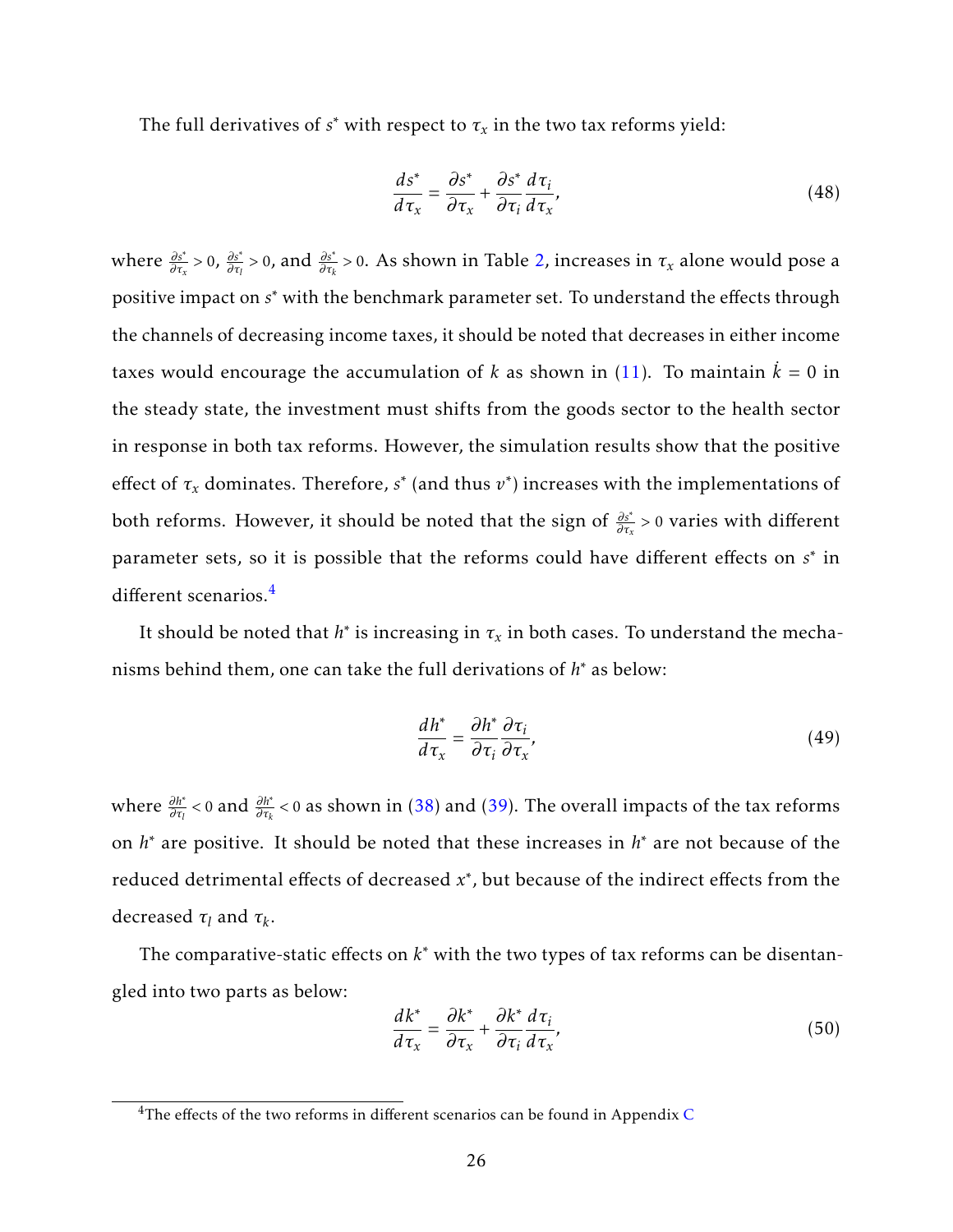where  $\frac{\partial k^*}{\partial \tau_x} < 0$ ,  $\frac{\partial k^*}{\partial \tau_l}$  $\frac{\partial k^*}{\partial \tau_l}$  < 0, and  $\frac{\partial k^*}{\partial \tau_k}$  < 0. The implementation of  $\tau_x$  should have a negative effect on *k* <sup>∗</sup> as it crowds out the resource available for the accumulation of *k* (as in (11)). To hold the labour to capital ratio constant in the steady state,  $k^*$  has to increase (decrease) as  $l^*(h^*)^\mu$ increases (decreases). Therefore, the comparative-static effect on  $k^*$  can be separated into two parts: the effect of the variations in *l*<sup>\*</sup> and the effect of the variations in *h*<sup>\*</sup>. In the tax reform where  $\tau_l$  is replaced by  $\tau_x$ , the individual would find it optimal to raise  $l^*$  in response to the increased marginal labour productivity and the marginal cost of leisure (as in  $(12c)$ ). Following this increase in  $l^*$ ,  $k^*$  has to increase in order to fix the labour to capital ratio. Consequently, the tax reform with the adjustments in  $\tau_l$  creates positive effect on  $k^*$  through the channel of decreasing  $\tau_l$ . In the reform with adjustments in  $\tau_k$ , the decreased *τ<sup>k</sup>* would encourage the individual to accumulate more *k*. Accordingly, the effect through the channel of decreasing  $\tau_k$  is positive. Nevertheless, the negative effects are overshadowed by the positive effects through the channels of decreasing income taxes in both cases. Therefore,  $k^*$  is increasing in  $\tau_x$  with either reform.

With the quantitative results of the two reforms, one can then simulate the effects on welfare in the economy by taking the quantitative results into the utility function (1). We scale up the utility levels in order to attain positive values. The changes in welfare are plotted in Figure [6.](#page-30-1)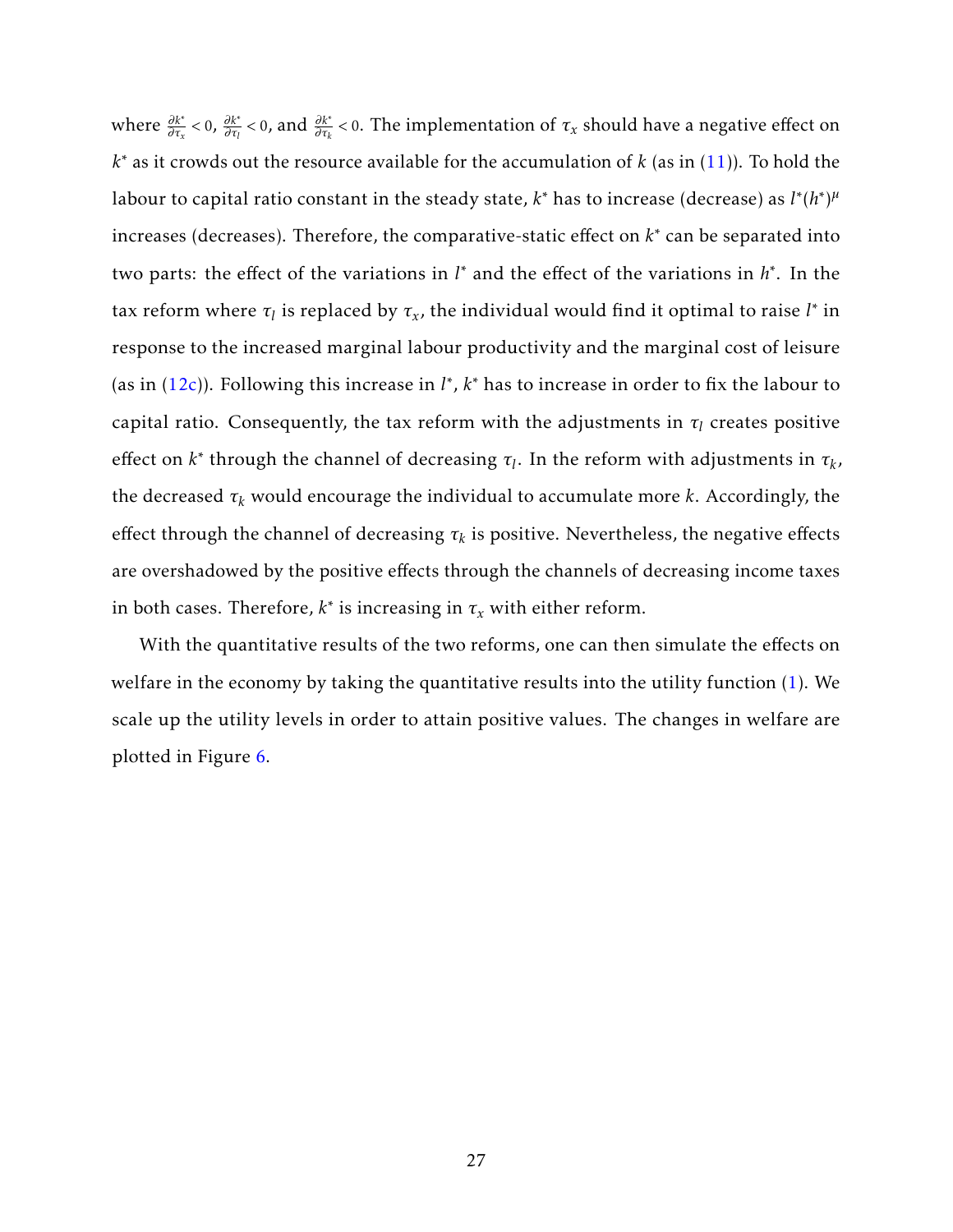<span id="page-30-1"></span>

Figure 6: The changes in welfare in response to the tax reforms

In Figure 6, the solid curve represents the welfare level with the reform of replacing *τ<sup>l</sup>* with  $\tau_x$ , and the dashed curve represents the welfare level with the reform of replacing *τk* with *τ*<sub>*x*</sub>. The tax reform where *τl* is replaced by *τ*<sub>*x*</sub> results in decreases in both leisure and  $x^*$ ; nevertheless, due to its contribution to the increase in  $c^*$ , this tax reform still contributes to better welfare in the long run. Figure 6 also indicates that a switch from *τ<sup>k</sup>* to  $\tau_x$  would result in even better welfare in the economy. Compared to the former reform, the replacement of  $\tau_k$  with  $\tau_x$  not only increase  $c^*$  but also leisure in the long run.

#### 5 Conclusion

<span id="page-30-0"></span>This paper provides a rigorous theoretical framework to underpin existing results from the epidemiological literature on population health: first, why taxes on unhealthy commodities alone might fail to improve population health, and second, why these taxes are more likely to be beneficial to health when they are coupled with other fiscal instruments. In addition, we also offer insights on how unhealthy commodities taxation affects the econ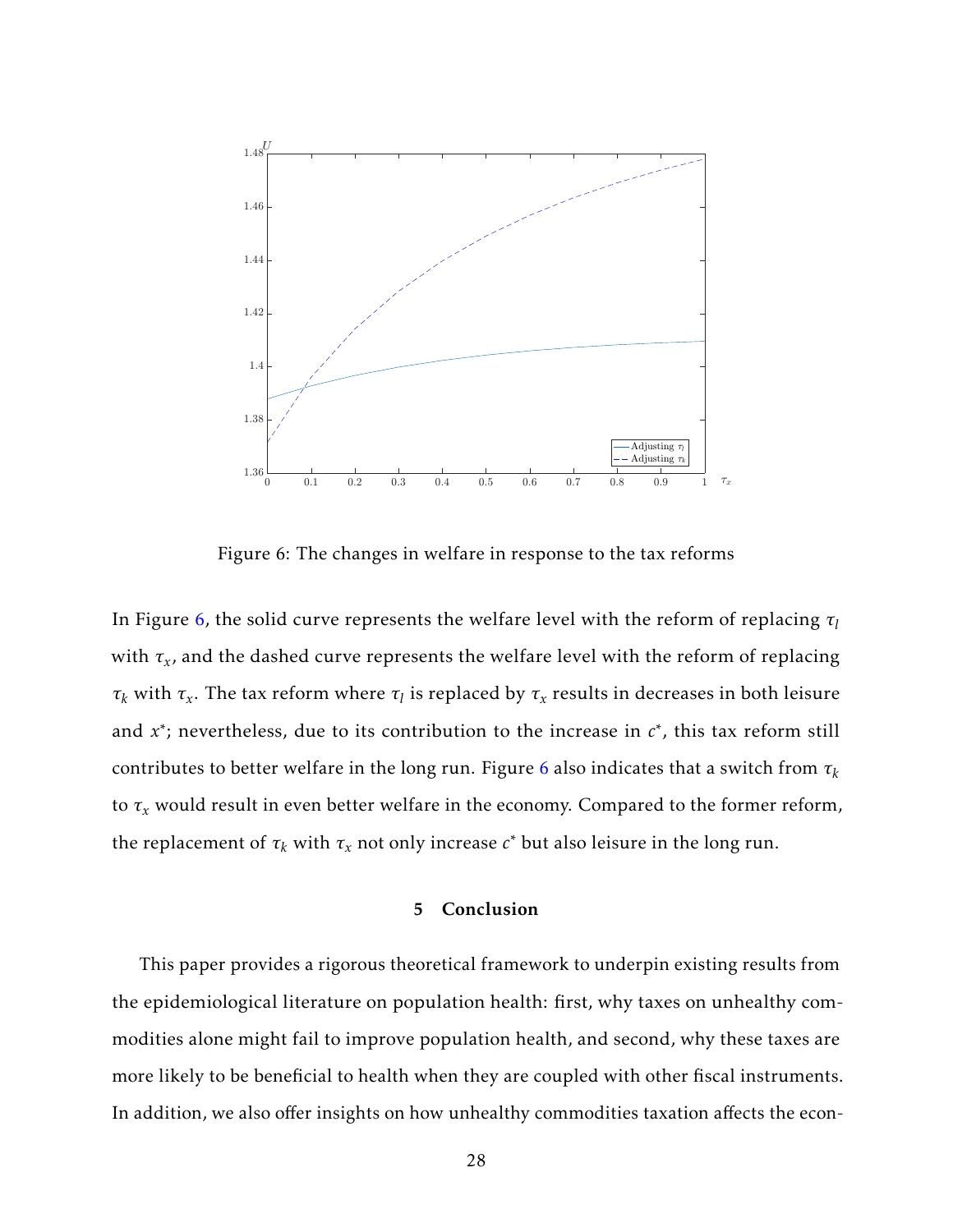omy and overall welfare. For this purpose, we construct a dynamic general equilibrium two-sector model with endogenous health. The two sectors employed in the model are the goods sector, which produces consumption commodities, and the health sector, which provides the individual with health. Health produces so-called "healthy time", which not only affects the level of utility by enhancing leisure time, but also allows the individual to have more time available for work. In this model, the individual has to make trade-offs between investments in both sectors, and the utilities from leisure, consumption of numeraire goods, and that of unhealthy commodities. Although unhealthy commodities provide the individual with utility, they pose detrimental effects on health. Intuitively, taxes on unhealthy commodities should directly affect the level of health in the steady state as long as the taxes are effective in reducing the consumption of unhealthy commodities. However, the steady state solutions show that, even though taxes on unhealthy commodities decrease the consumption of unhealthy commodities, the implementation of these taxes does not directly affect the level of health in the long run. The reason is that, as the detrimental effects decrease, the individual would find it beneficial to reduce the investment in the health sector. Nevertheless, with revenue-neutral adjustments of taxes on labour income or those on capital income, the implementation of taxes on unhealthy commodities can improve the level of health through the channel of income effect. In addition, both tax reforms contribute to higher welfare in the long run. The results offer important guidelines to policy makers: the introduction of a tax on unhealthy commodities, for example a "sugar tax", should always be coupled with a reduction in other tax burdens in order to improve the level of population health and increase overall welfare.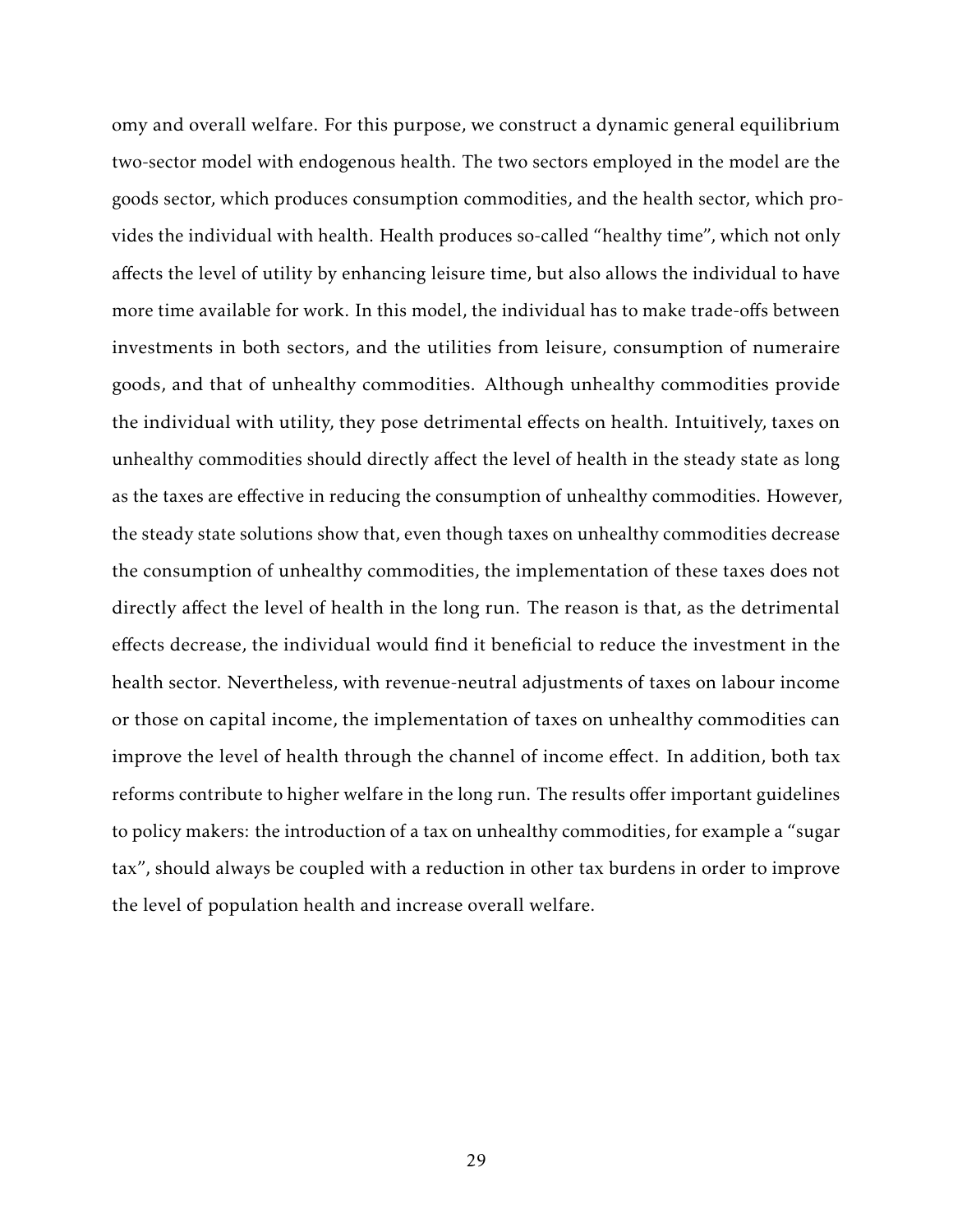## Appendix A. Benchmark Parameters

| Benchmark parameters                                |                       |        |  |  |  |
|-----------------------------------------------------|-----------------------|--------|--|--|--|
| Share of capital in the good sector                 | $\alpha$              | 0.30   |  |  |  |
| Share of capital in the health sector               | β                     | 0.22   |  |  |  |
| Fraction of labour supply                           |                       | 0.25   |  |  |  |
| Ratio of numeraire goods to output production       | $rac{c}{y}$           | 0.9773 |  |  |  |
| Ratio of unhealthy commodities to output production | $rac{x}{y}$           | 0.0227 |  |  |  |
| Health expenditure as a fraction of GDP             | $p_m$ m<br>$y+p_m m$  | 0.12   |  |  |  |
| Rate of time preference                             | $\rho$                | 0.04   |  |  |  |
| Natural depreciation of health                      | $\delta$              | 0.043  |  |  |  |
| Average tax rate on capital income                  | $\tau_k$              | 0.28   |  |  |  |
| Average tax rate on labour income                   | $\tau_I$              | 0.20   |  |  |  |
| Average tax rate on commodities                     | $\tau_c$ and $\tau_r$ | 0.08   |  |  |  |

## <span id="page-32-0"></span>Appendix B. Comparative-Static Effects of the Income Taxes



Figure 7: Comparative-static effects of *τ<sup>l</sup>*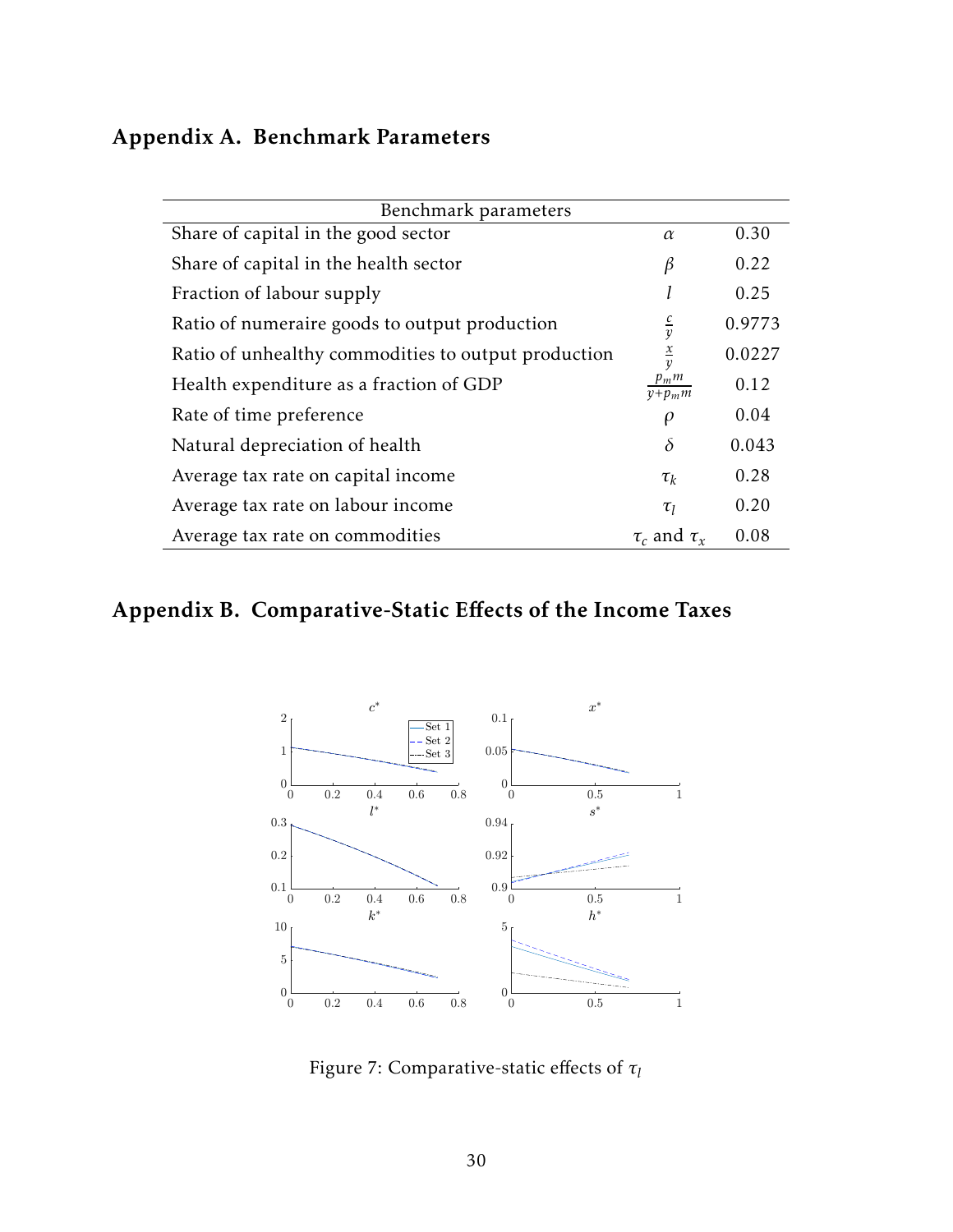

Figure 8: Comparative-static effects of *τ<sup>k</sup>*



Figure 9: Comparative-static effects of taxes on *m*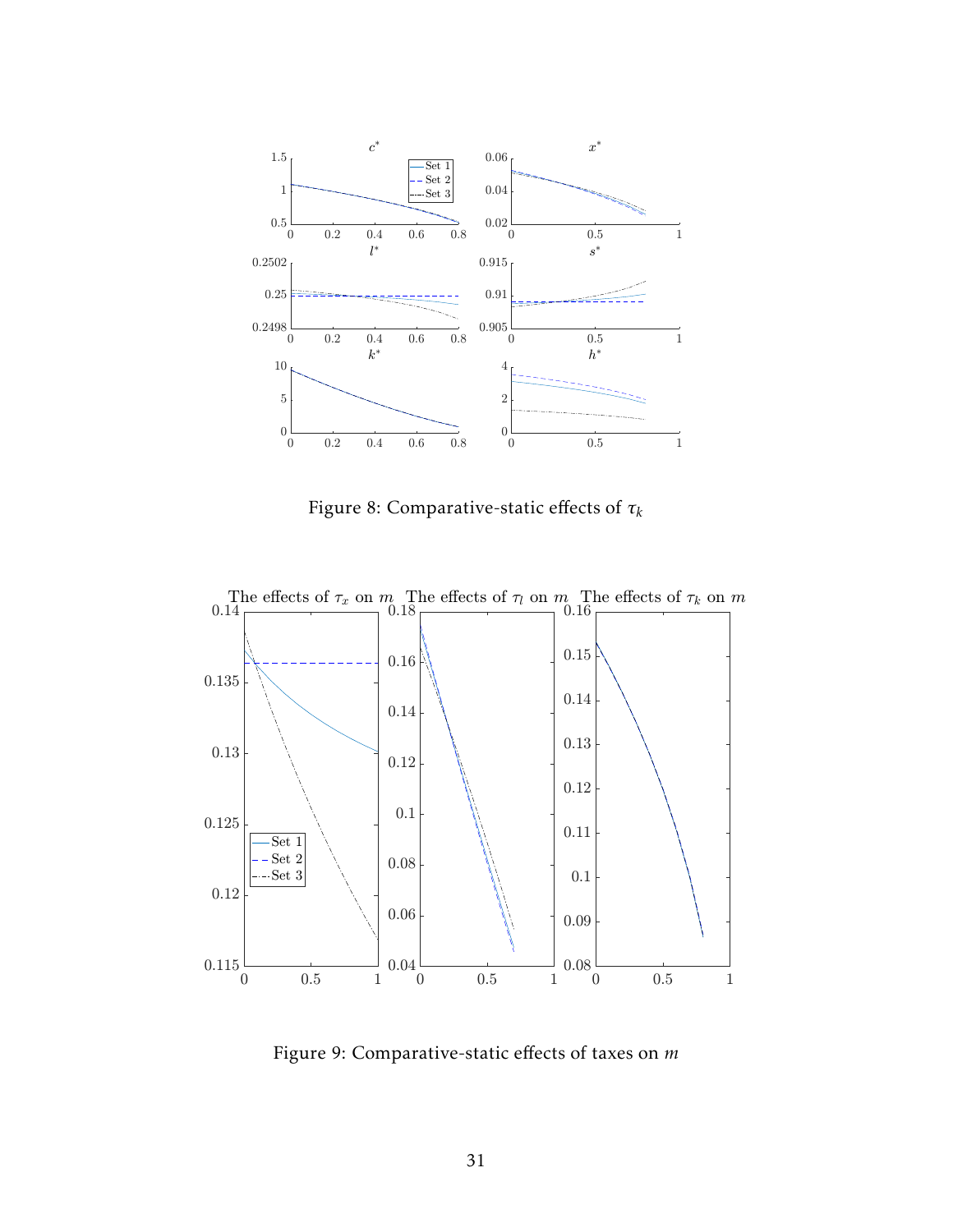# <span id="page-34-0"></span>Appendix C. Tax Reforms with different Parameter Sets



Figure 10: Tax reform with the adjustment in  $\tau_l$  in different scenarios



Figure 11: Tax reform with the adjustment in  $\tau_k$  in different scenarios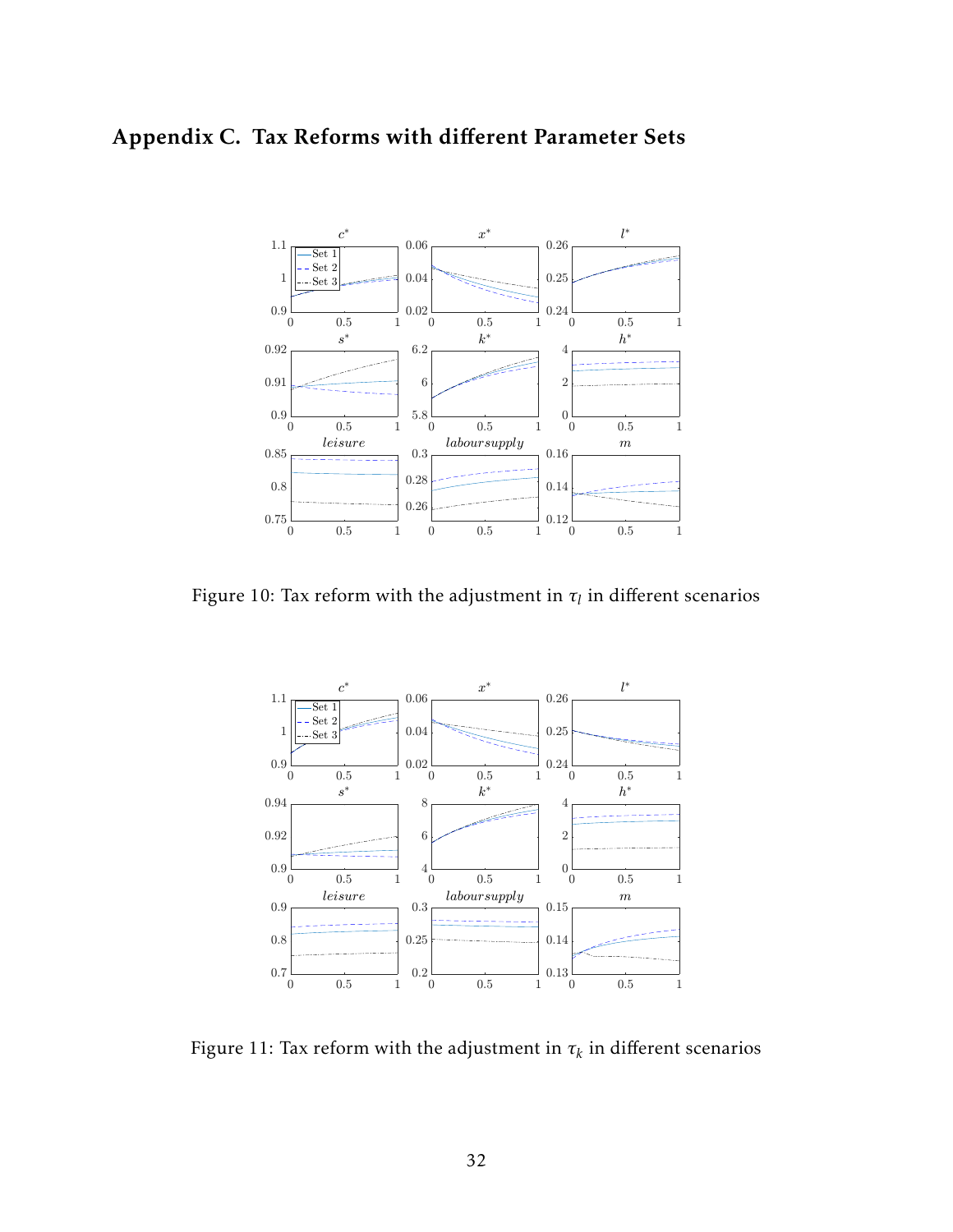### References

- <span id="page-35-9"></span>Acemoglu, D. and Guerrieri, V. (2008). Capital deepening and nonbalanced economic growth. *Journal of Political Economy*, 116(3):467–498.
- <span id="page-35-6"></span>Azariadis, C., Chen, B.-L., Lu, C.-H., and Wang, Y.-C. (2013). A two-sector model of endogenous growth with leisure externalities. *Journal of Economic Theory*, 148(2):843– 857.
- <span id="page-35-5"></span>Bond, E. W., Wang, P., and Yip, C. K. (1996). A general two-sector model of endogenous growth with human and physical capital: balanced growth and transitional dynamics. *Journal of Economic Theory*, 68(1):149–173.
- <span id="page-35-8"></span>Chen, B.-L. and Lu, C.-H. (2013). Optimal factor tax incidence in two-sector human capital-based models. *Journal of Public Economics*, 97:75–94.
- <span id="page-35-2"></span>Chokshi, D. A. and Farley, T. A. (2014). Changing behaviors to prevent noncommunicable diseases. *Science*, 345(6202):1243–1244.
- <span id="page-35-1"></span>Cornelsen, L. and Carreido, A. (2015). Health-related taxes on foods and beverages. *Food Research Collaboration Policy Brief*, 20.
- <span id="page-35-3"></span>Cremer, H., De Donder, P., Maldonado, D., and Pestieau, P. (2012). Taxing sin goods and subsidizing health care. *The Scandinavian Journal of Economics*, 114(1):101–123.
- <span id="page-35-7"></span>Dalgaard, C.-J. and Strulik, H. (2014). Optimal aging and death: understanding the preston curve. *Journal of the European Economic Association*, 12(3):672–701.
- <span id="page-35-0"></span>Fletcher, J. M., Frisvold, D., and Tefft, N. (2010). Can soft drink taxes reduce population weight? *Contemporary Economic Policy*, 28(1):23–35.
- <span id="page-35-4"></span>Goulao, C. and Pérez-Barahona, A. (2014). Intergenerational transmission of noncommunicable chronic diseases. *Journal of Public Economic Theory*, 16(3):467–490.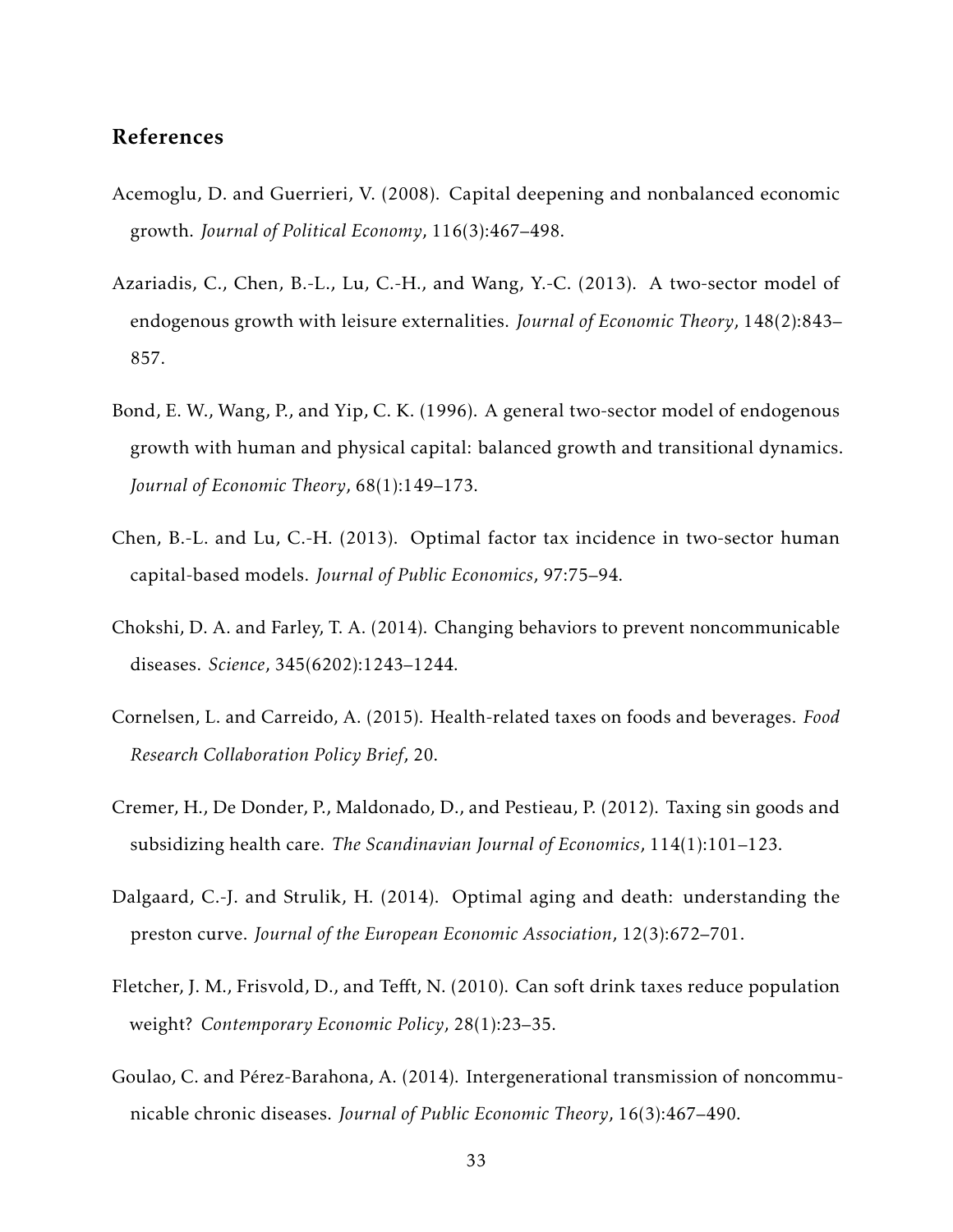- <span id="page-36-5"></span>Grossman, M. (1972). On the concept of health capital and the demand for health. *Journal of Political Economy*, 80(2):223–255.
- <span id="page-36-2"></span>Lim, S. S., Vos, T., Flaxman, A. D., Danaei, G., Shibuya, K., Adair-Rohani, H., AlMazroa, M. A., Amann, M., Anderson, H. R., Andrews, K. G., et al. (2013). A comparative risk assessment of burden of disease and injury attributable to 67 risk factors and risk factor clusters in 21 regions, 1990–2010: a systematic analysis for the global burden of disease study 2010. *The Lancet*, 380(9859):2224–2260.
- <span id="page-36-6"></span>Lucas, J. W., Barr-Anderson, D. J., and Kington, R. S. (2003). Health status, health insurance, and health care utilization patterns of immigrant black men. *American Journal of Public Health*, 93(10):1740–1747.
- <span id="page-36-0"></span>Lustig, R. H., Schmidt, L. A., and Brindis, C. D. (2012). Public health: the toxic truth about sugar. *Nature*, 482(7383):27–29.
- <span id="page-36-8"></span>McDaniel, C. (2007). Average tax rates on consumption, investment, labor and capital in the oecd 1950-2003. Manuscript, Arizona State University.
- <span id="page-36-7"></span>Mitnitski, A. B., Mogilner, A. J., MacKnight, C., and Rockwood, K. (2002). The accumulation of deficits with age and possible invariants of aging. *The Scientific World Journal*, 2:1816–1822.
- <span id="page-36-3"></span>Mytton, O., Gray, A., Rayner, M., and Rutter, H. (2007). Could targeted food taxes improve health? *Journal of Epidemiology & Community Health*, 61(8):689–694.
- <span id="page-36-4"></span>Nemet, D., Barkan, S., Epstein, Y., Friedland, O., Kowen, G., and Eliakim, A. (2005). Shortand long-term beneficial effects of a combined dietary–behavioral–physical activity intervention for the treatment of childhood obesity. *Pediatrics*, 115(4):e443–e449.
- <span id="page-36-1"></span>Nnoaham, K. E., Sacks, G., Rayner, M., Mytton, O., and Gray, A. (2009). Modelling